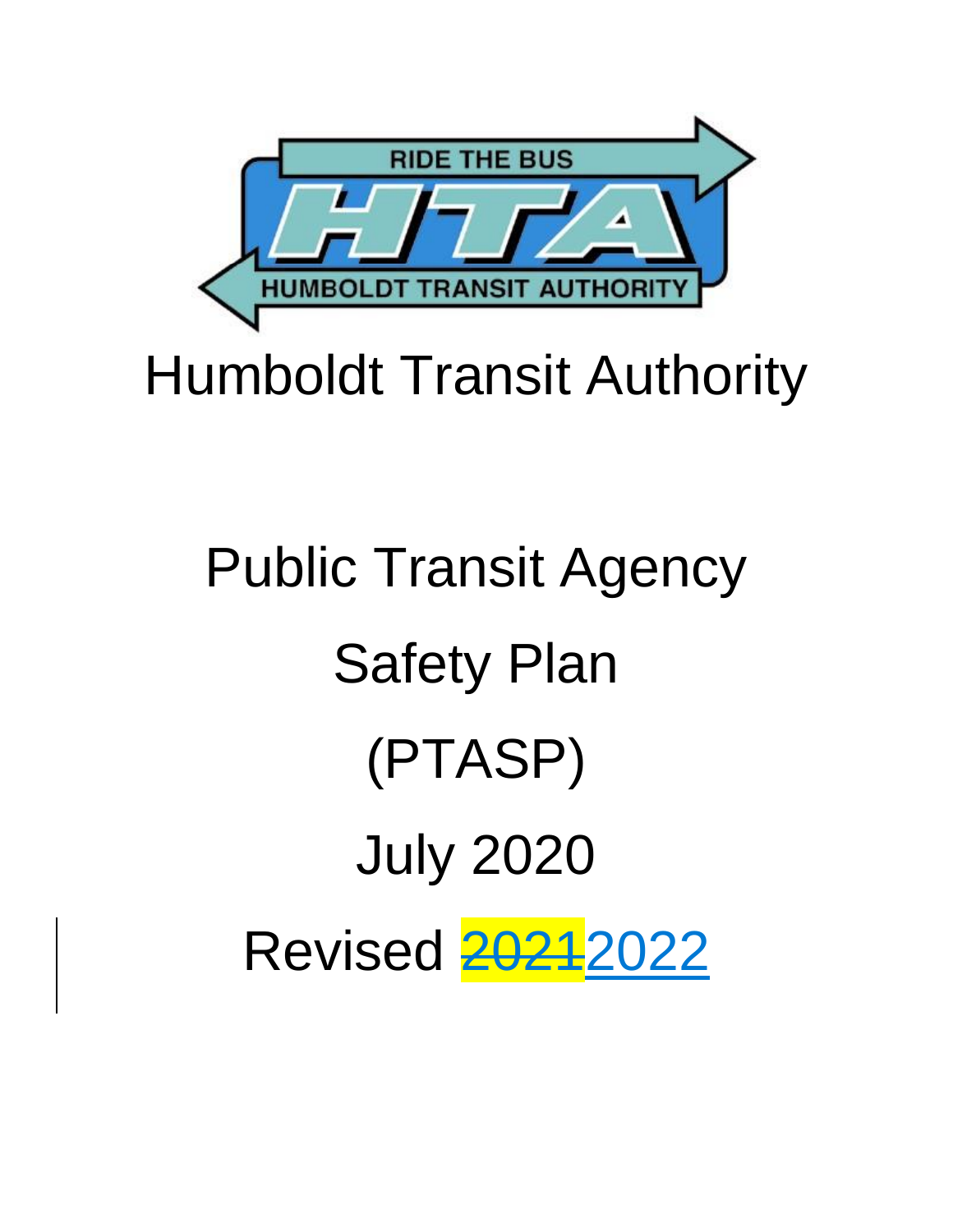### **Table of Contents**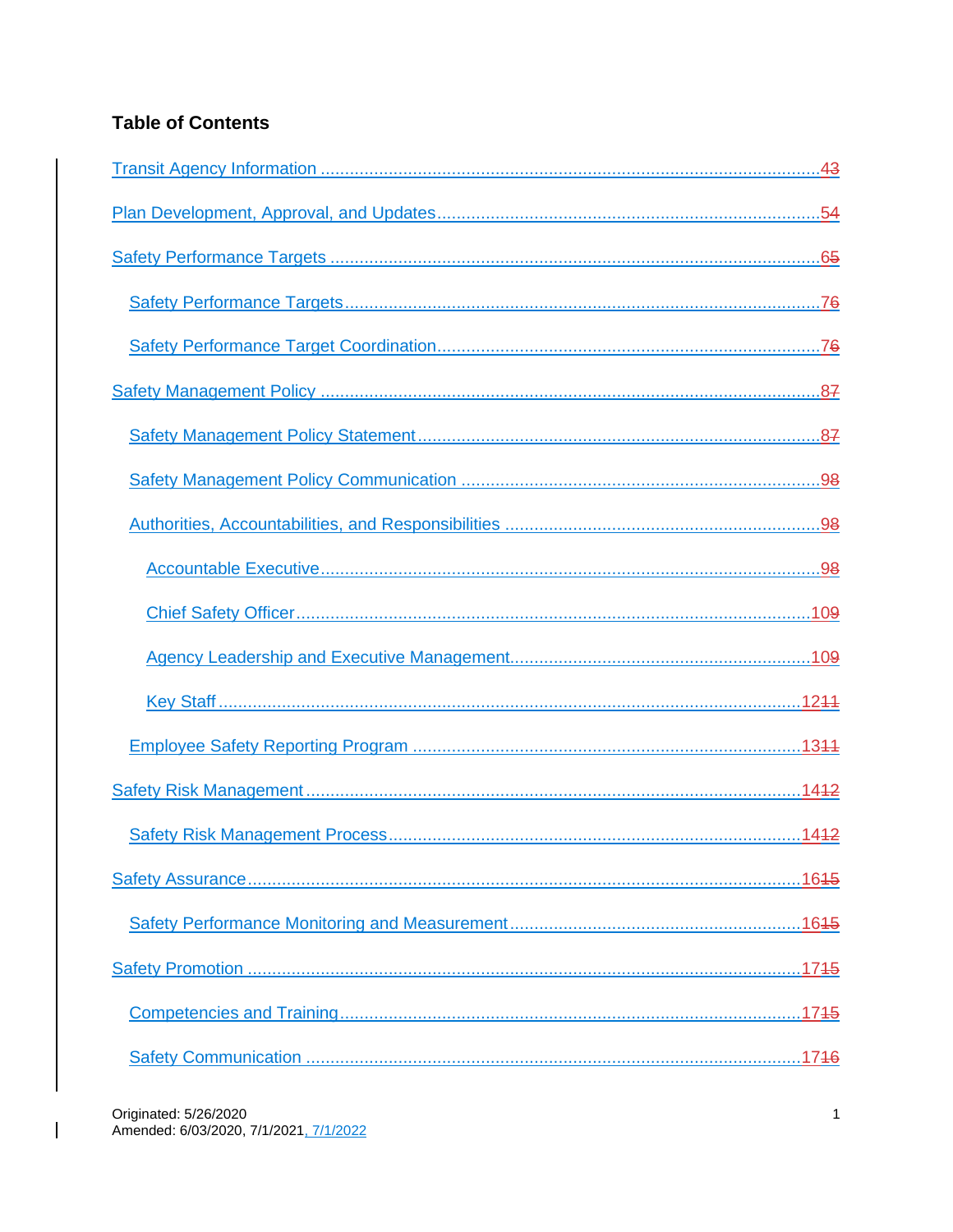| Appendix B - Humboldt Transit Agency - Employee Hazardous/Unsafe Condition Report       |  |
|-----------------------------------------------------------------------------------------|--|
|                                                                                         |  |
| Appendix D - 2020 NTD Safety & Security Quick Reference Guide - Non-Rail Mode Reporting |  |
|                                                                                         |  |
|                                                                                         |  |
|                                                                                         |  |
|                                                                                         |  |
|                                                                                         |  |
|                                                                                         |  |
|                                                                                         |  |
|                                                                                         |  |
|                                                                                         |  |
|                                                                                         |  |
|                                                                                         |  |
|                                                                                         |  |
|                                                                                         |  |
|                                                                                         |  |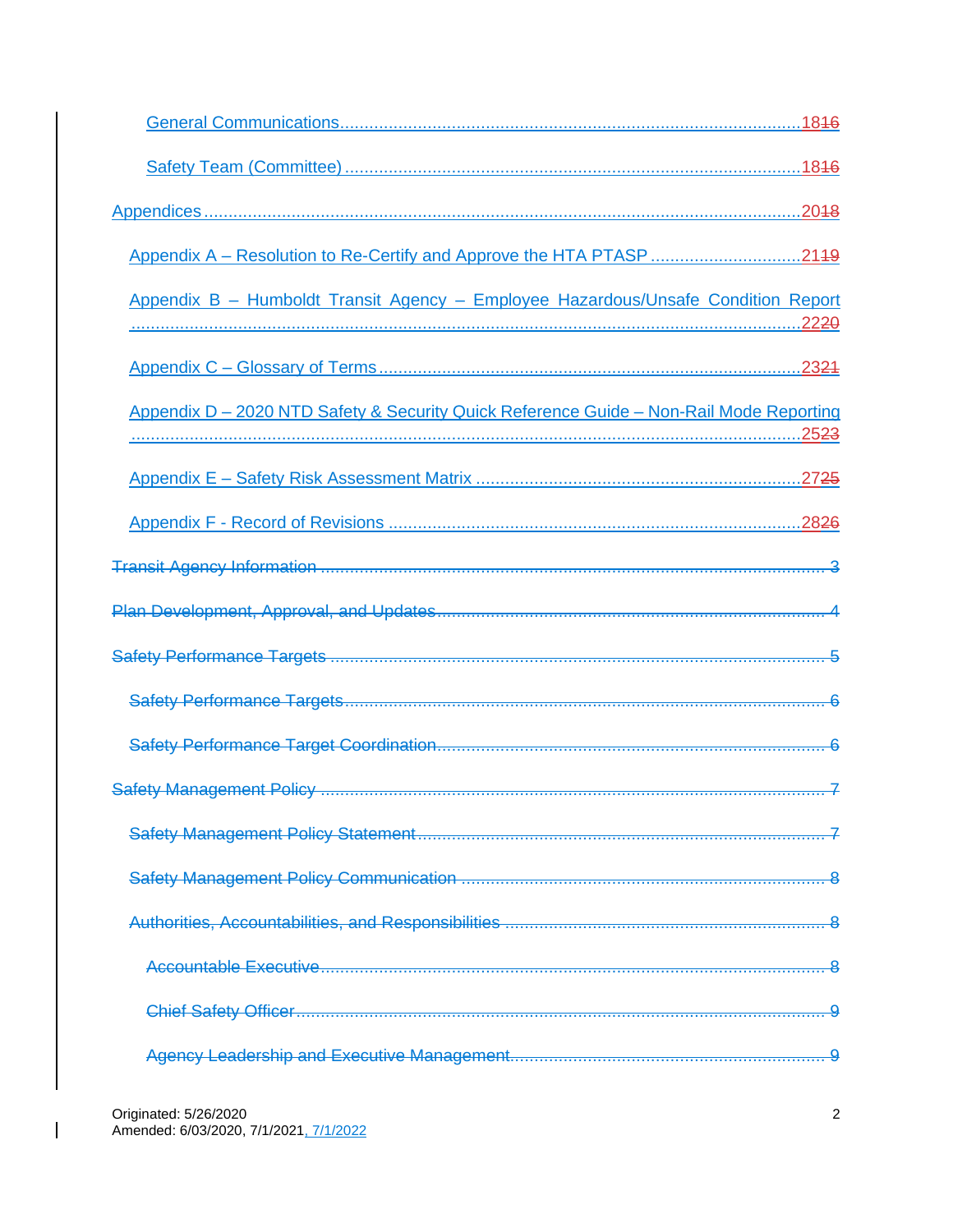|                                                                                         | 15 |
|-----------------------------------------------------------------------------------------|----|
|                                                                                         |    |
|                                                                                         |    |
| General Communications                                                                  | 16 |
|                                                                                         | 16 |
|                                                                                         | 17 |
|                                                                                         |    |
| Appendix B - Humboldt Transit Agency - Employee Hazardous/Unsafe Condition Report19     |    |
|                                                                                         |    |
| Appendix D - 2020 NTD Safety & Security Quick Reference Guide - Non-Rail Mode Reporting |    |
|                                                                                         |    |
|                                                                                         |    |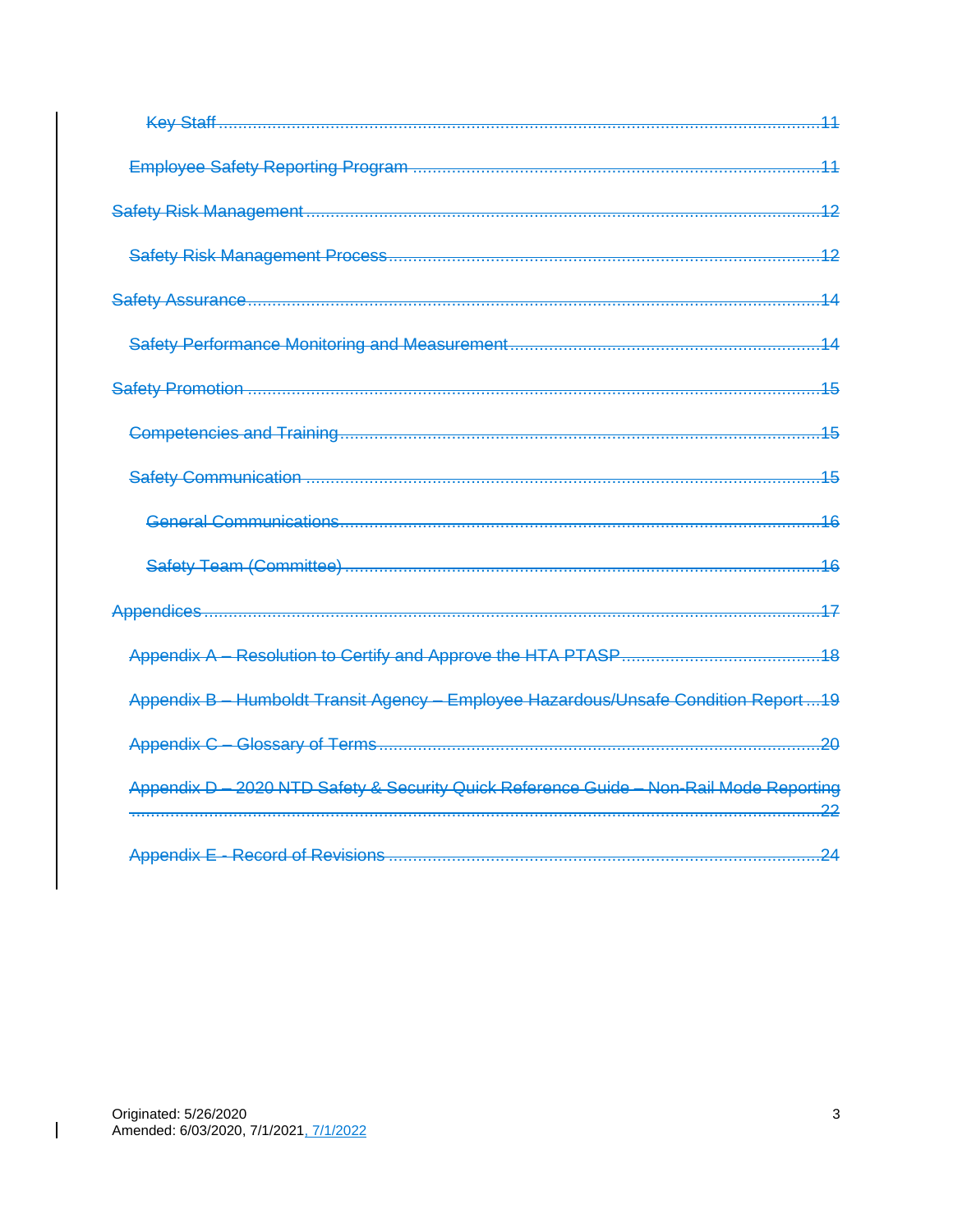# <span id="page-4-0"></span>**Transit Agency Information**

| <b>Transit Agency:</b>                   | Humboldt Transit Authority (Hereafter referred to as "Agency") |
|------------------------------------------|----------------------------------------------------------------|
| <b>Transit Agency Address:</b>           | 133 V Street, Eureka, CA 95501                                 |
| Accountable Executive:                   | Greg Pratt, General Manager                                    |
| <b>Chief Safety Officer:</b>             | Sherry Dunlap, Safety & ADA Coordinator                        |
| Modes of Service Cover by<br>this PTASP: | Dial-A-Ride, Fixed Route, Commuter, and Intercity              |
| List of FTA Funding<br>Received:         | 5310 and 5311                                                  |

The Agency does not provide transit services to another transit agency or service who is a recipient or sub-recipient of 5307 funds.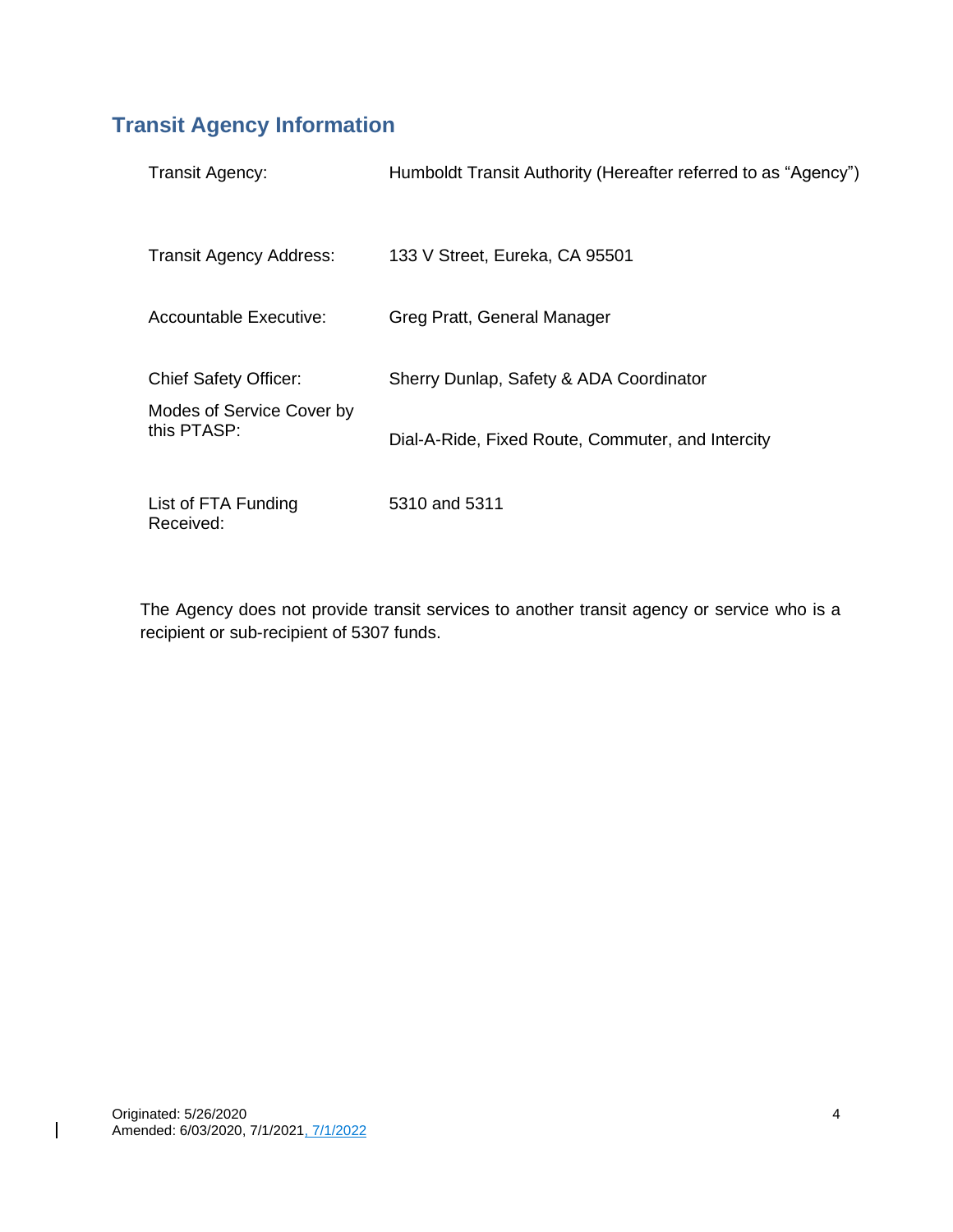# <span id="page-5-0"></span>**Plan Development, Approval, and Updates**

#### **Development**

The Humboldt Transit Authority chose to develop its PTASP rather than adopt a PTASP developed by the California Department of Transportation. By signature below, the Accountable Executive confirms the development this plan.

\_\_\_\_\_\_\_\_\_\_\_\_\_\_\_\_\_\_\_\_\_\_\_\_\_\_\_\_\_\_ \_\_\_\_\_\_\_\_\_\_\_\_\_\_\_\_\_\_\_\_\_\_\_\_\_\_

Accountable Executive **Date Signed Date Signed** 

#### **Approval**

The Agency Board of Directors approved this plan as so indicated by the signature of the Board of Directors' Chair on the date noted below, and as specified in Resolution #20-05, which can be found in Appendix A.

\_\_\_\_\_\_\_\_\_\_\_\_\_\_\_\_\_\_\_\_\_\_\_\_\_\_\_\_\_\_\_ \_\_\_\_\_\_\_\_\_\_\_\_\_\_\_\_\_\_\_\_\_\_\_\_\_\_

Agency Board of Directors, Natalie Arroyo **Date Signed** 

#### **Certification**

The Agency Plan was certified by the Humboldt Transit Authority Governing Board of Directors, on July 1, 2022 as is attested to by Resolution # 20-05 which can be viewed in Appendix A. The 2021 revision to the Agency Plan was certified by the Humboldt Transit Authority Governing Board of Directors on July  $7, 20216, 2022$ , as attested to by Resolution  $\Box$   $\Box$   $\Box$   $\Box$   $\Box$   $\Box$   $\Box$  which can be viewed in Appendix A.

#### **Record of Revisions**

A table that records the history of revisions made to the Agency's PTASP is contained in Appendix  $E_{\text{SD2}E}$  of this document. The history of the changes was placed in the appendix to help preserve the page numbering to the extent possible.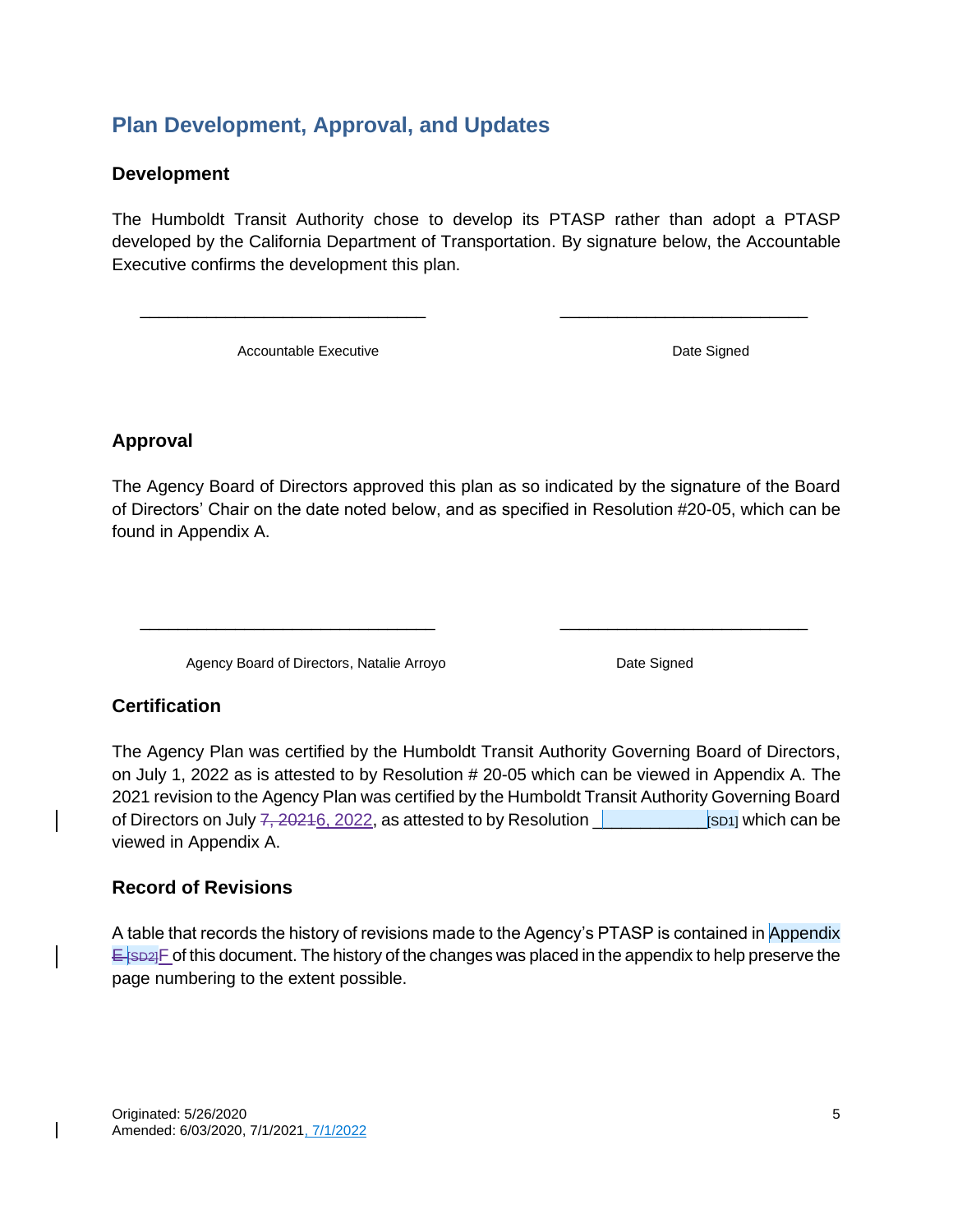#### **Annual Review and Update of the Public Transportation Agency Safety Plan (PTASP)**

The Agency's PTASP will be reviewed by the PTASP Committee:

- Annually, each year in April.
- And when the Agency:
	- o Determines its approach to mitigating safety deficiencies is ineffective;
	- o Makes significant changes to service delivery;
	- o Introduces new processes or procedures that may impact safety;
	- o Changes or re-prioritizes resources available to support Safety Management Systems; and/or,
	- o Significantly changes its organizational structure.

Revisions will be submitted to the Board at their June meeting for approval. Amendments to the PTASP will be published to the employees and the public at large in accordance with the Agency's standard communication process.

The Agency's PTASP Committee will consist of the Accountable Executive, Chief Safety Officer, Director of Maintenance, Operations Manager, Finance Manager, Transit Planner, and Human Resources Manager.

# <span id="page-6-0"></span>**Safety Performance Targets**

The Agency will develop safety performance targets that will be reviewed and updated during the annual review. The specific performance targets are based on the safety performance measures established under the *National Public Transportation Safety Plan* and any additional performance goals set by the Agency.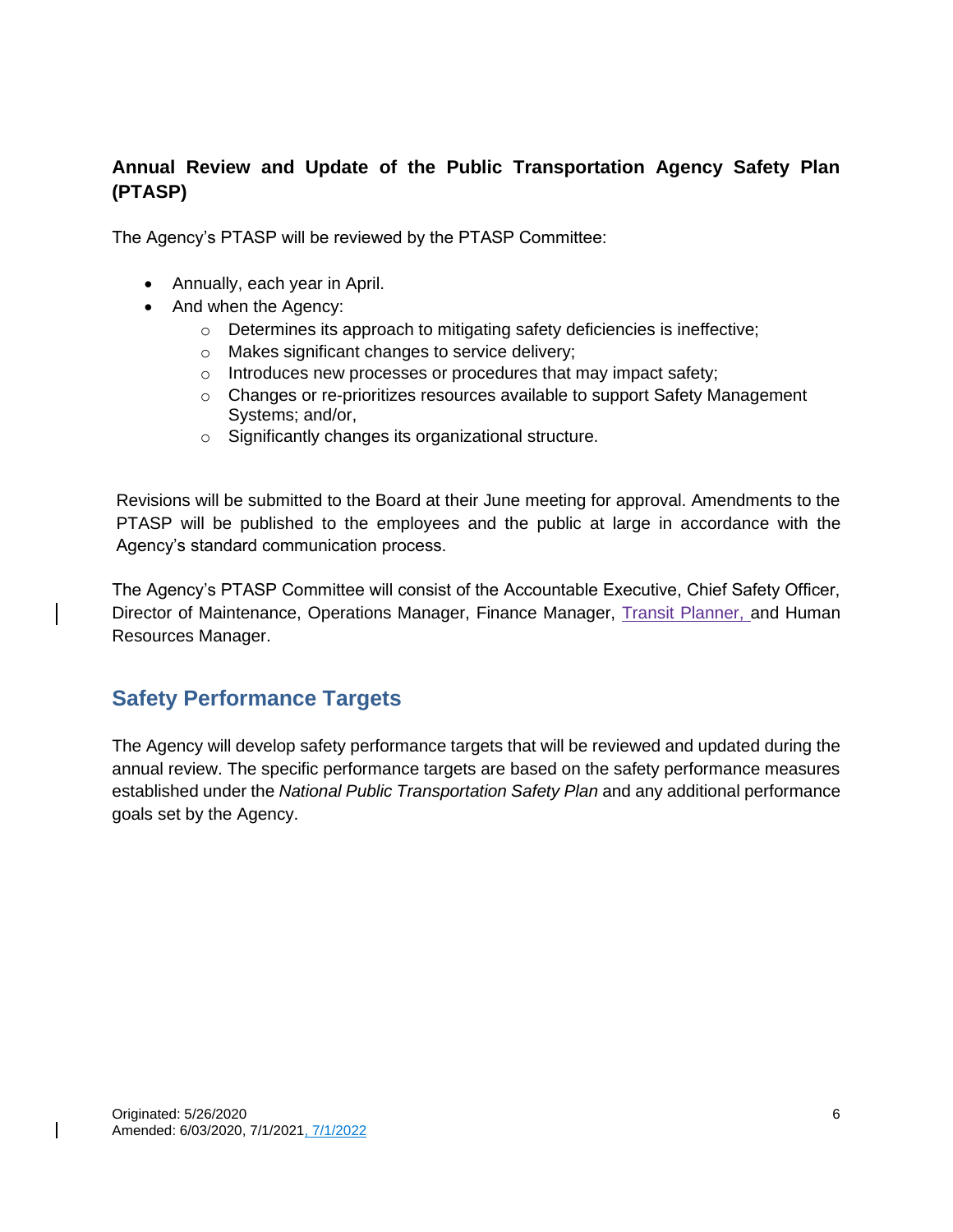#### <span id="page-7-0"></span>**Safety Performance Targets**

The Agency has set the following safety performance targets to meet those specified by the National Public Transportation Safety Plan. The performance goals for reportable<sup>1</sup> fatalities, injuries and safety events are measured against total vehicle revenue miles per mode of transit service. Per the National Public Transportation Safety Plan, "Measuring the number of fatalities over vehicle revenue miles, by mode, provides a fatality rate from which to assess future performance."

The System Reliability performance measure is a measure of the mean (the average) distance between major mechanical failures by mode.

| <b>Mode of Transit</b><br><b>Service</b> | <b>Fatalities</b> | <b>Injuries</b> | <b>Safety</b><br><b>Events</b> | <b>System</b><br><b>Reliability</b><br><b>ISD31</b> |
|------------------------------------------|-------------------|-----------------|--------------------------------|-----------------------------------------------------|
| Commuter                                 | 0.0               | 0.0             | 0.0                            | 9,70010,500                                         |
| Dial-A-Ride                              | 0.0               | 0.0             | 0.0                            | 25,50,000                                           |
| <b>Fixed Route</b>                       | 0.0               | 0.0             | 0.0                            | 4,800                                               |
| Intercity                                | 0.0               | 0.0             | 0.0                            | 31,000                                              |

Calculations will be based on May  $1<sup>st</sup>$  to April 30<sup>th</sup> data.

#### <span id="page-7-1"></span>**Safety Performance Target Coordination**

The California Department of Transportation, Division of Rail and Mass Transportation (DRMT), in its *2019 State Management Plan for Federal Transit Programs* encourages all direct recipients of 5307 funds to develop and certify their own PTASP. The California DRMT also states in its *2019 State Management Plan for Federal Transit Programs*, "After July 20, 2020, each agency that is required to develop a PTASP will have to certify with the FTA in their Annual Certifications and Assurances that they have met requirements of the Rule. The PTASP's and the process employed to develop/deploy them will be audited by the FTA during each agencies [agency's] Triennial Performance Review."

Based on the direction provided by the DRMT, the Agency's Board of Directors will certify its PTASP, and rely on the FTA to certify the PTASP during the Agency's Annual Certifications and Assurances that requirements of the Rule have been met. The Agency understands that its

<sup>&</sup>lt;sup>1</sup> The thresholds for "reportable" fatalities, injuries, and safety events are defined in the NTD Safety and Security Reporting Manual.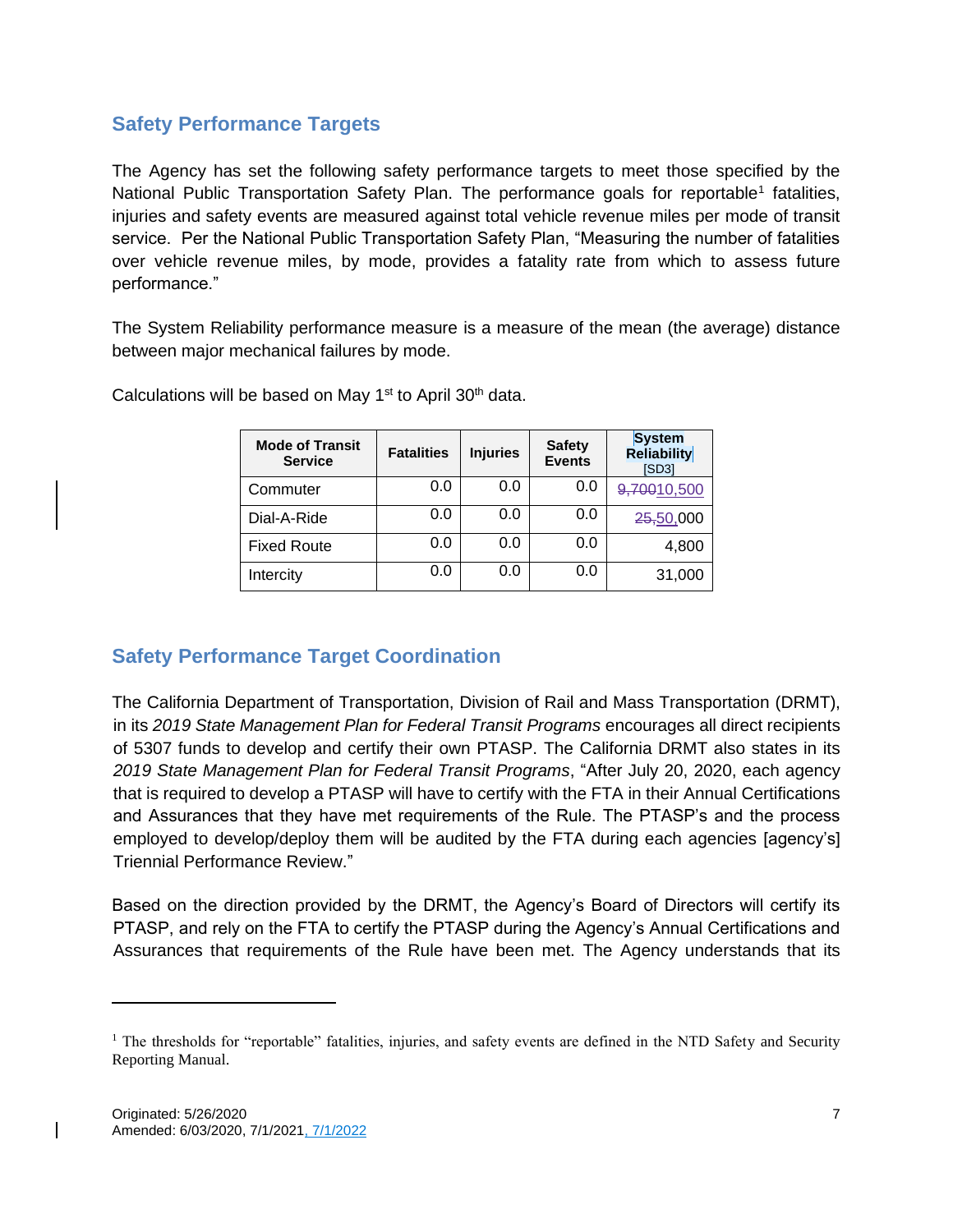PTASP and the process employed to develop/deploy it will be audited by the FTA during the Agency's Triennial Performance Review.

#### **Targets Transmitted to the State**

Transit providers must make their SPTs available to their State and Metropolitan Planning Organizations (MPOs) (§ 673.15(a)). Transit providers also must coordinate with States and MPOs in the selection of State and MPO safety performance targets, to the maximum extent practicable (§ 673.15(b)). During this coordination process, to ensure consistency across the transportation modes represented in the state/regional planning process, States and MPOs may request that transit agencies use specific time periods for "total number" SPTs and specific VRM values for "rate" SPTs. The Chief Safety Officer will be responsible for coordinating the Agency's Safety Performance Targets with the State and appropriate Metropolitan Planning Organization (MPO).

However, since Humboldt Transit Authority does not receive 5307 funds, and they are exempt from the requirement to have a PTASP. The Agency had developed this PTASP on a voluntary basis and has chosen not to share its performance targets or the Agency's fund resources change.

# <span id="page-8-0"></span>**Safety Management Policy**

#### <span id="page-8-1"></span>**Safety Management Policy Statement**[SD4]

Humboldt Transit Authority (Agency) will maintain an active Safety management System (SMS) that encourages the open sharing of information on all safety issues. We expect our employees to report their safety concerns to agency management. No employee will be asked to compromise safety to "get the job done."

Our overall safety objective is to proactively manage safety hazards and their associated safety risk, with the intent to eliminate unacceptable safety risk in our transit operations.

To that end, we will continuously examine our operations for hazards. We will establish a nonpunitive employee safety reporting program, train staff on safety management, document our findings and safety risk mitigations, and strive for continuous improvement of our safety performance.

As required by the Federal Transit Administration, we have established annual safety performance target to help us measure the safety of our transit service. In addition, to address our overall safety objective, we will: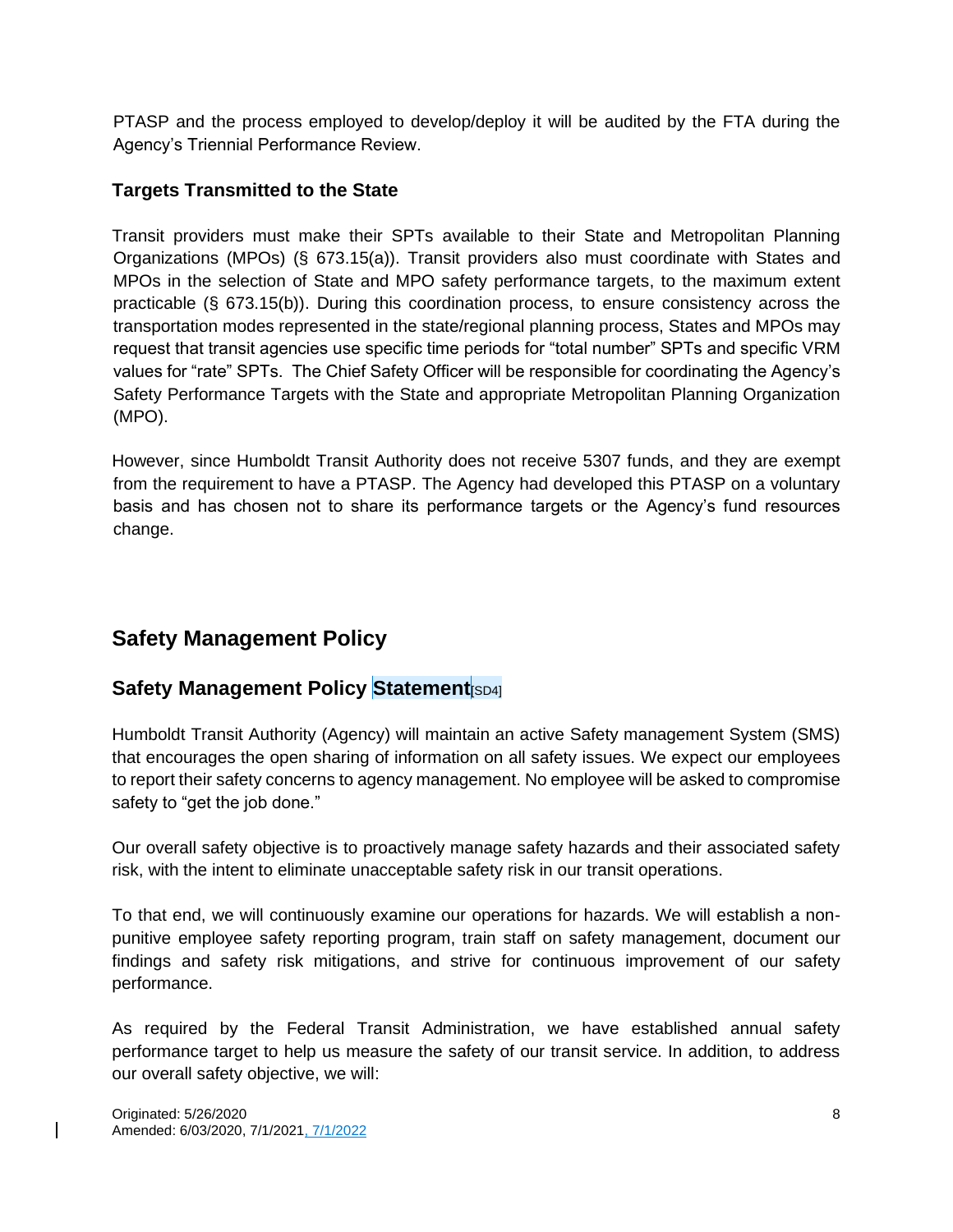- Conduct hazard identification workshops with the labor/management PTASP Committee throughout the year.
- Work to increase the annual number of voluntary reports received from employees by 10 percent and actively track our safety risk mitigations.
- To ensure we meet this objective, our Chief Safety Officer will report out monthly to our PTASP Committee of:
	- Hazard identification workshops carried out in the quarter.
	- Number and type of hazard reports received per employee in the quarterhalf-year, versus the same quarter-time last year; and
	- Number and type of safety risk mitigations implementation in the quarter semi-halfyearannually
- 20212022/2022-2023 Goals
	- Determine reasons for reliability performance for the Commuter system and develop plans to improve performance.
	- Determine reasons for reliability performance for the Fixed Route system and develop plans to improve performance.

Ultimate responsibility for safety at this Agency rests with the Accountable Executive.

Responsibility for making our operations safer for everyone lies with each one of us – from executive management to frontline employees. Each manager is responsible for implementing the SMS on their area of responsibility and will be held accountable to ensure that all reasonable steps are taken to perform activities established as part of the SMS.

#### <span id="page-9-0"></span>**Safety Management Policy Communication**

The Safety Management Policy is posted on the Agency website and on the Break Room Safety Communication Board. The Safety Management Policy was first shared with employees on July 1, 2020. Additionally, the Agency rolled out the new/revised Safety Management Policy to the public on the Agency website on August 31, 2020.

#### <span id="page-9-1"></span>**Authorities, Accountabilities, and Responsibilities**

#### <span id="page-9-2"></span>**Accountable Executive**

The Accountable Executive reviews the draft policy once developed by the Agency. Comments and recommended changes are taken into account when the final document is developed. The Accountable Executive then submits the policy to the Agency Board of Directors for approval.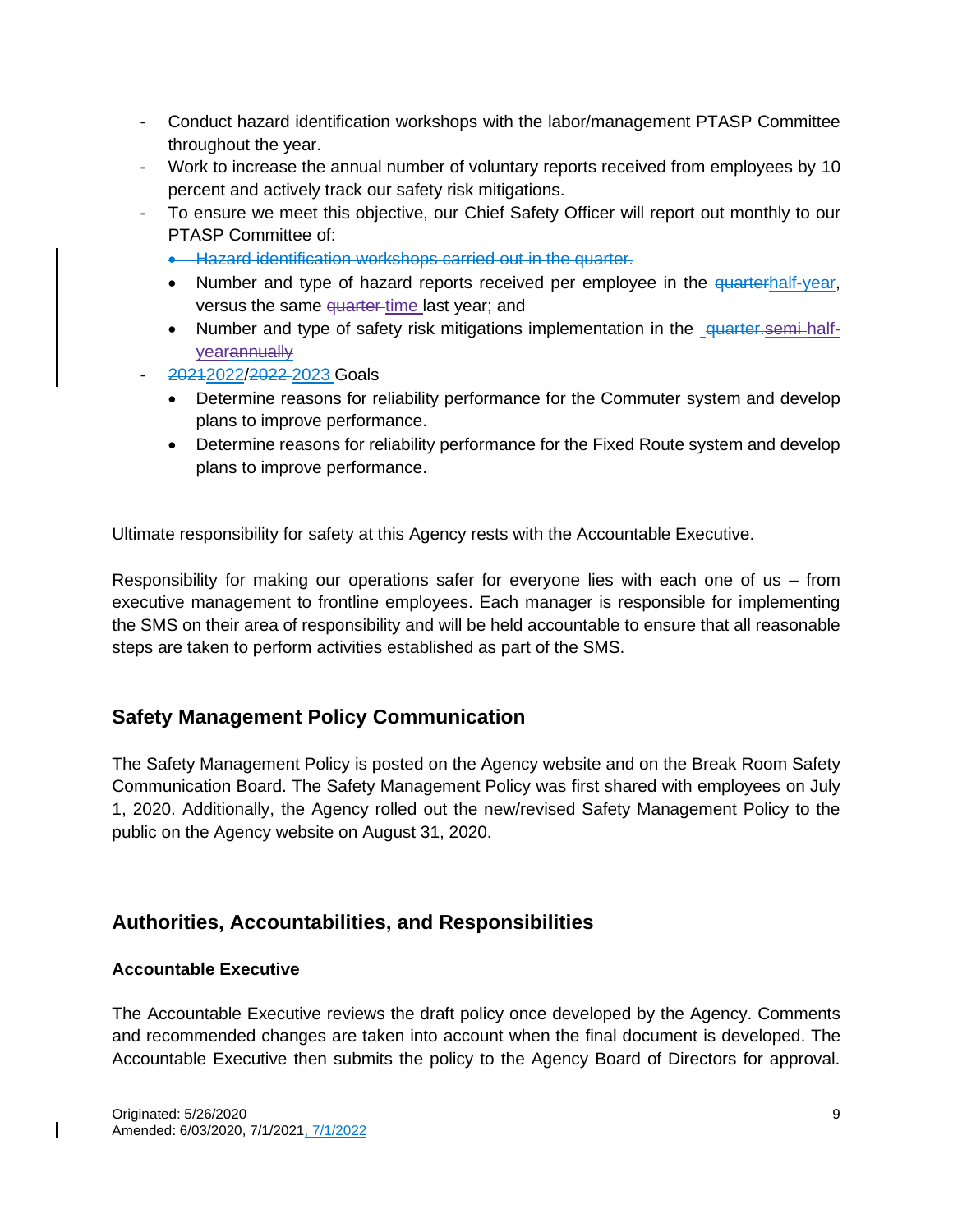Once their approval is given, the Accountable Executive signs the policy. Additional responsibilities include, but are not limited to:

- Make decisions about resources (e.g. people and funds) to support asset management, SMS activities, and capital investments
- Sign SMS implementation planning documents
- Endorse SMS implementation team membership
- Complete and submit the NTD reports
- Advise the Board as needed

#### <span id="page-10-0"></span>**Chief Safety Officer**

The Agency's first Chief Safety Officer was originally assisted by contracted risk control consultant, Terrie Norris of Sedgwick, in developing the Safety Management Policy. The Agency Chief Safety Officer worked with the PTASP Committee and the Agency's Risk Control Consultant from Sedgwick to develop the 2022 plan. The Agency changed its Chief Safety Officer to the Risk Control Consultant who works with the Agency PTASP committee and the Accountable Executive.

The 20212022/2022 2023Chief Safety Officer's duties include, but are not limited to:

- Develop and maintain the SMS documentation
- Direct hazard identification and safety risk assessments
- Monitor safety risk mitigation activities
- Provide periodic reports on safety performance
- Brief the Accountable Executive on SMS implementation progress
- Plan training regarding the Agency's safety management program
- Conduct routine loss analyses to identify trends
- Initiate root cause occurrence investigations
- Track reliability codes and costs per mode of transit service

#### <span id="page-10-1"></span>**Agency Leadership and Executive Management**

Listed below are the Directors and Managers that play an important leadership or support roles in providing important data or resources to accomplish the Agency's safety goals and/or the day to day safe operation of the Agency's modes of transportation.

Director of Maintenance

- Provides:
	- total maintenance (labor and parts) cost per system
	- a monthly report regarding road calls and accidents that includes:
		- monthly report of reliability codes by mode of transit services based on the Samsara RTAreport Report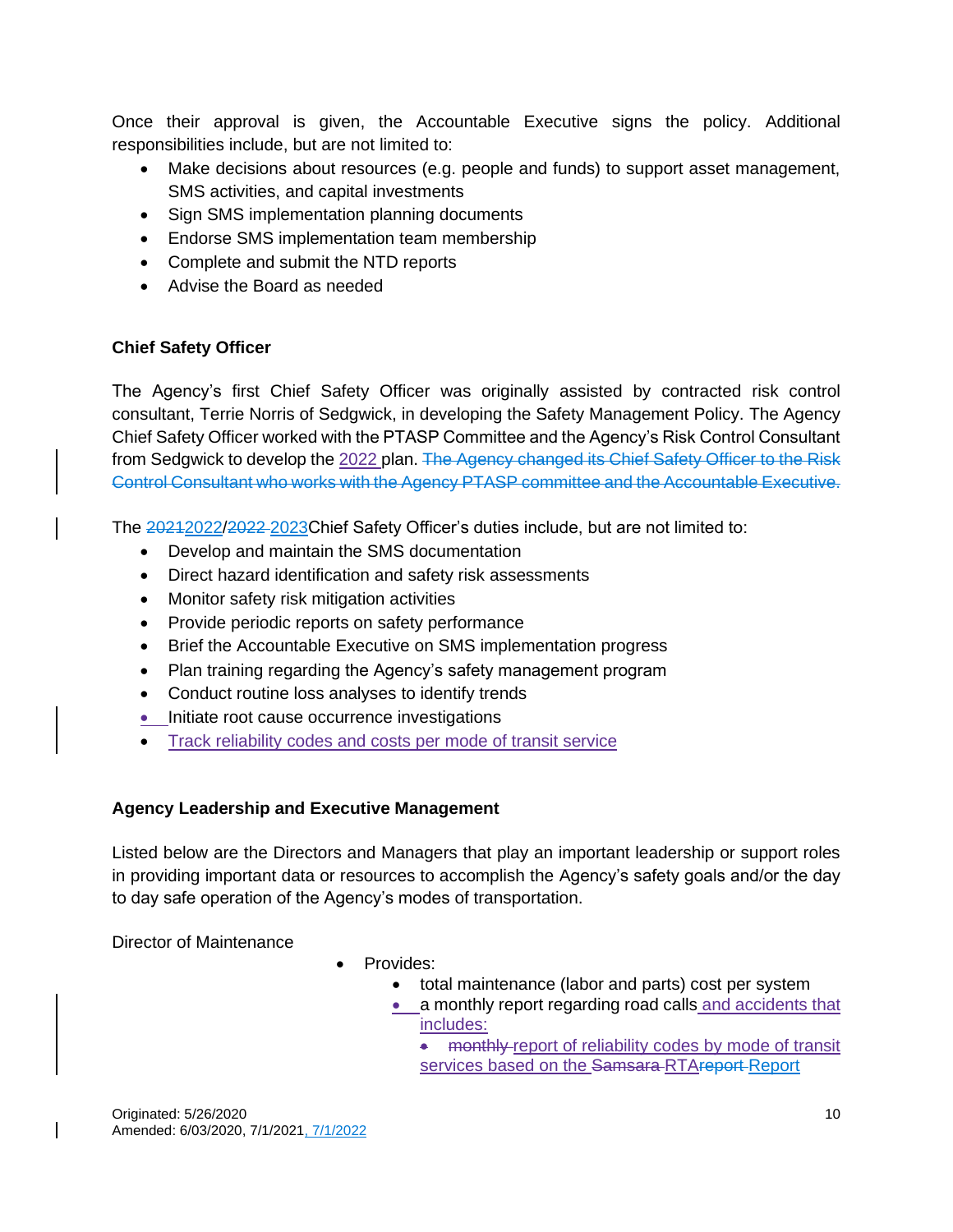|                                   | • a monthly report regarding the cost of in-house<br>and external repairs (both labor and parts) per<br>mode of transit service<br>Participates in root cause occurrence investigations<br>• Participates monthly PTASP Committee meetings<br>Ensures the completion of quarterly documented shop and yard<br>safety inspections                                                                                                                                                                                                                                                                                                                                                                                                     |
|-----------------------------------|--------------------------------------------------------------------------------------------------------------------------------------------------------------------------------------------------------------------------------------------------------------------------------------------------------------------------------------------------------------------------------------------------------------------------------------------------------------------------------------------------------------------------------------------------------------------------------------------------------------------------------------------------------------------------------------------------------------------------------------|
| <b>Operations Manager</b>         | Ensures the trainers for both coach operatorstransit drivers and<br>$\bullet$<br>maintenance personnel conduct and document evaluations for<br>coach operatorstransit drivers and maintenance personnel<br>Reviews quarterly data provided by the Chief Safety Officer and<br>٠<br>trainers, and use that information to design the VTT training<br>Report to the Safety Team the "near miss reports" and safety<br>concerns submitted during the previous month.<br>Conduct bus stop inspections<br>Participates in monthly PTASP Committee meetings<br>Participates in root cause occurrence investigations                                                                                                                        |
| <b>IT Contractor</b>              | Ensures that the Agency's data is protected from cyber crime<br>٠<br>Maintains the Agency's cyber infrastructure<br>$\bullet$<br>Maintains the Agency's data back-up services                                                                                                                                                                                                                                                                                                                                                                                                                                                                                                                                                        |
| <b>Finance Manager</b>            | Provides <b>Board</b> reports, monthly and annually, regarding:<br>Cost of claims<br>$\circ$<br>Annual insurance cost [SD5]<br>O<br>Self-insured retention and risk sharing pool cost<br>$\circ$<br>Revenue miles<br>$\circ$<br>Total Passengers per mode of transit service<br>$\circ$<br>Total Miles per mode of transit service<br>$\circ$<br>Total Hours per mode of transit service<br>$\circ$<br>Fares Revenues per mode of transit service<br>$\circ$<br>Operating Costs Total per mode of transit service<br>$\circ$<br>Operating Cost per Vehicle Mile per mode of transit service<br>$\circ$<br>Operating Cost per Vehicle Hour per mode of transit<br>$\circ$<br>service<br>Participates monthly PTASP Committee meetings |
| <b>Human Resources</b><br>Manager | $\Theta$<br>Provides:                                                                                                                                                                                                                                                                                                                                                                                                                                                                                                                                                                                                                                                                                                                |
|                                   | employee turn-over reports<br>$\circ$                                                                                                                                                                                                                                                                                                                                                                                                                                                                                                                                                                                                                                                                                                |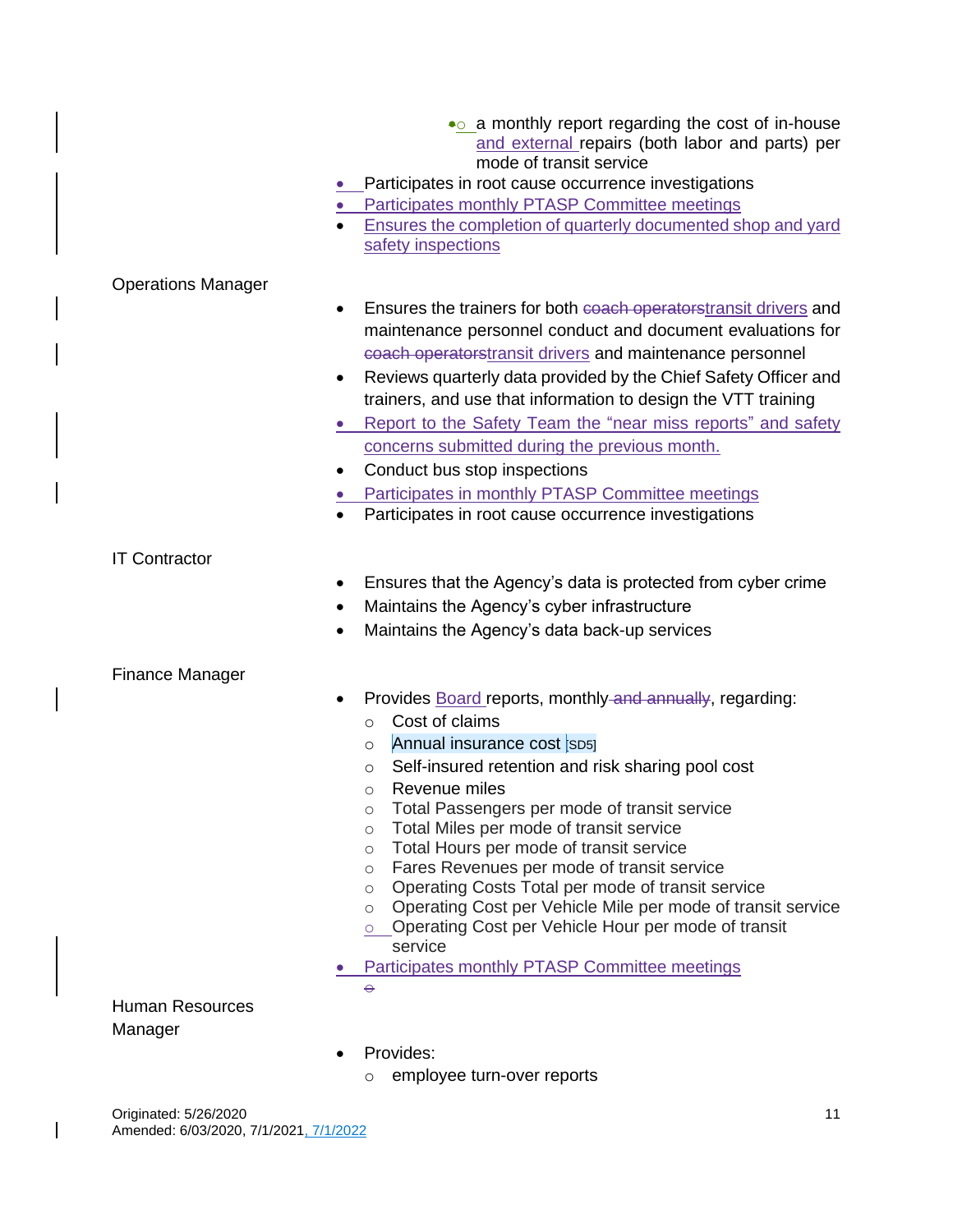|                        | employee injury and illness data<br>$\circ$<br>Collects employee near miss reports and safety concerns from<br>the "Suggestion" box located in the break room and/-or the email<br>system for reporting concerns and provides them to the        |  |  |
|------------------------|--------------------------------------------------------------------------------------------------------------------------------------------------------------------------------------------------------------------------------------------------|--|--|
|                        | Operations Manager and the Safety Team.                                                                                                                                                                                                          |  |  |
| $\bullet$              | Contacts the appropriate manager to assist in the investigation<br>of the near miss or safety concern.                                                                                                                                           |  |  |
| $\bullet$              | Reports to the Safety Team the "near miss reports" and safety<br>concerns submitted during the previous month.                                                                                                                                   |  |  |
| $\bullet$              | Ensures the reporting employee, when known, receives a report<br>regarding the results of the investigation.                                                                                                                                     |  |  |
| $\bullet$<br>$\bullet$ | Posts on the Bulletin Board in the break room the responses to<br>any anonymously reported near misses or other safety<br>concerns.<br>Participates in monthly PTASP Committee meetings<br>Participates in root cause occurrence investigations. |  |  |
| <b>Transit Planner</b> |                                                                                                                                                                                                                                                  |  |  |
|                        | Establishes safe routes of service                                                                                                                                                                                                               |  |  |
|                        | Receives County report regarding ADA & Safety compliance of                                                                                                                                                                                      |  |  |
|                        | all bus stops in the county and brings forth issues to the PTASP<br>and Safety Committees                                                                                                                                                        |  |  |
|                        | Participates in monthly PTASP Committee meetings                                                                                                                                                                                                 |  |  |
|                        | Participate in root cause occurrence investigations                                                                                                                                                                                              |  |  |
|                        | Applies for grants to finance improvements in infrastructure                                                                                                                                                                                     |  |  |
| Union Leadership       | Provides clear and open communication for the improvement of the<br>Agency's safe transit operations-                                                                                                                                            |  |  |

#### <span id="page-12-0"></span>**Key Staff**

#### Driver Transit Trainer

- Delivers Coach Operator Transit Training in accordance with the programs designed in conjunction with the Operations Manager and Chief Safety Officer-
- Conducts research to contribute to training programs.
- Conducts coach Transit operator Driver and maintenance personnel driving evaluations.
- Participate in root cause occurrence investigations-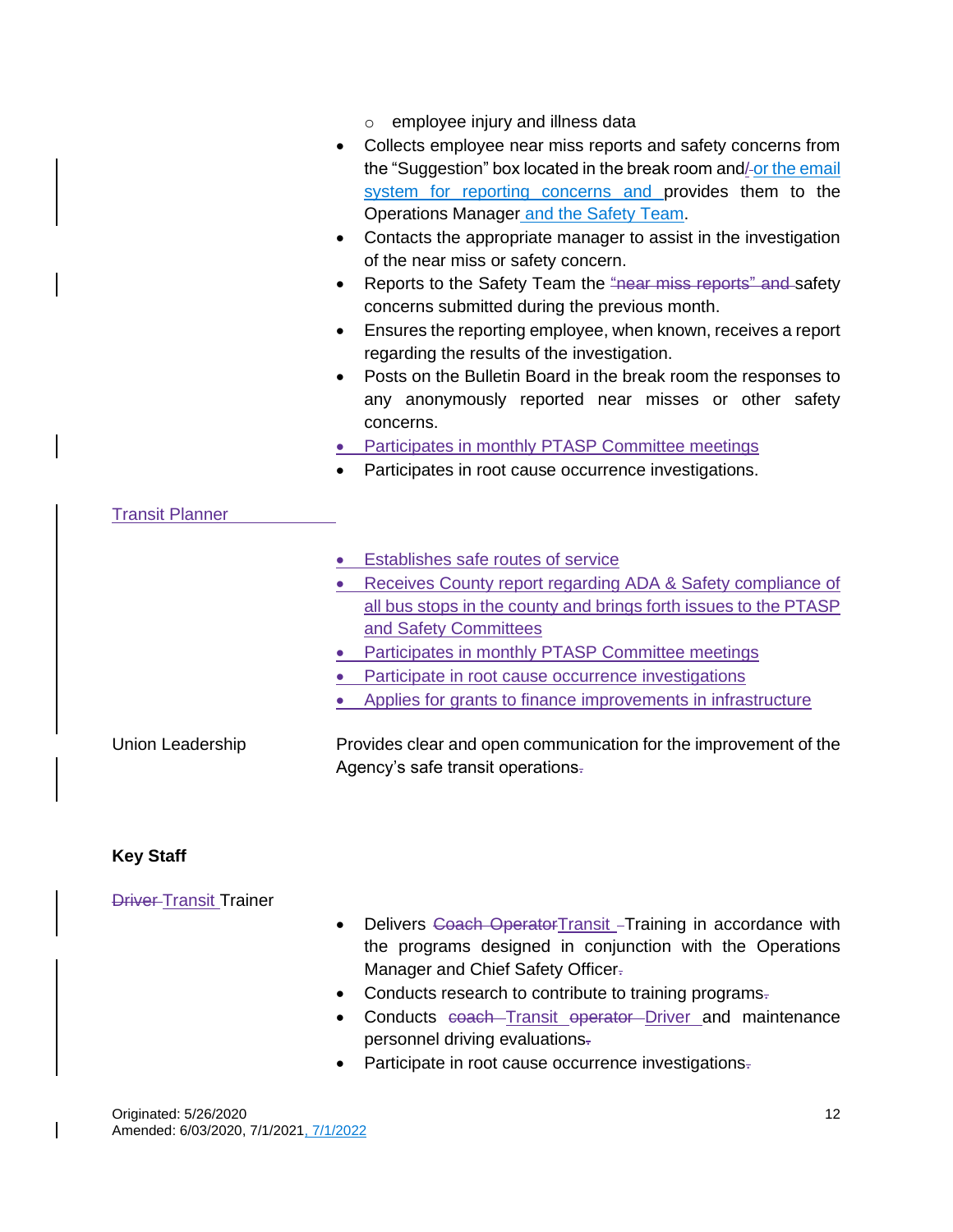• Conduct daily radio test to check communication reliability-

**Trainers** 

- Participates in root cause occurrence investigations.
- Delivers Coach OperatorTransit Driver Training in accordance with the programs designed by the Operations Manager, Chief Safety Officer, and Head Trainer.

#### <span id="page-13-0"></span>**Employee Safety Reporting Program**

The Agency's communication system encourages all employees to inform their managers and supervisors about workplace near miss occurrences and hazards without fear of reprisal. Employees can report workplace near miss occurrences and hazards verbally or preferably in writing. If submitted To submit near miss occurrence, safety concern, a safety hazard, or a safety suggestion in writing, employees may in writing:

- $\div$   $\div$  Give the he notification may be given directly to the General Manager, Human Resources Manager, other management personnel, or placed in the locked "Suggestion" box located in the Break Room. Employees are encouraged to use one of the following methods:
	- o Complete anan **Employee Report Form** (see Appendix B) or
	- $\circ$  to submit their near miss occurrence, safety concern, a safety hazard, or a safety suggestion in writing.
	- o Employees wishing to report their concern anonymously need not sign the form
	- $\circ$  Send an email using the anonymous open email reporting set up on the open computer located in the Break Room.
	- Submit an Incident Report
- Employees wishing to report their concern anonymously need not sign the form,

No employee shall be retaliated against for reporting near miss occurrences, hazards, or potential hazards, or for making suggestions related to safety. The Human Resources Manager will collect the written submissions and along with the appropriate management personnel (appropriateness will be dependent on the issue) will investigate them. The matter will be investigated to determine what can feasibly be done to address/correct the area of concern. The concerns will also be shared with the Safety Team during their routine meetings, and they may participate in the development of a response.

If submitted verbally, or the employee signs the submission, management will respond directly to the submitting employee within 30 days. Responses and/or the status of corrective actions in response to anonymous submissions will be posted on the bulletin board in the Break Room within 30 days of receipt.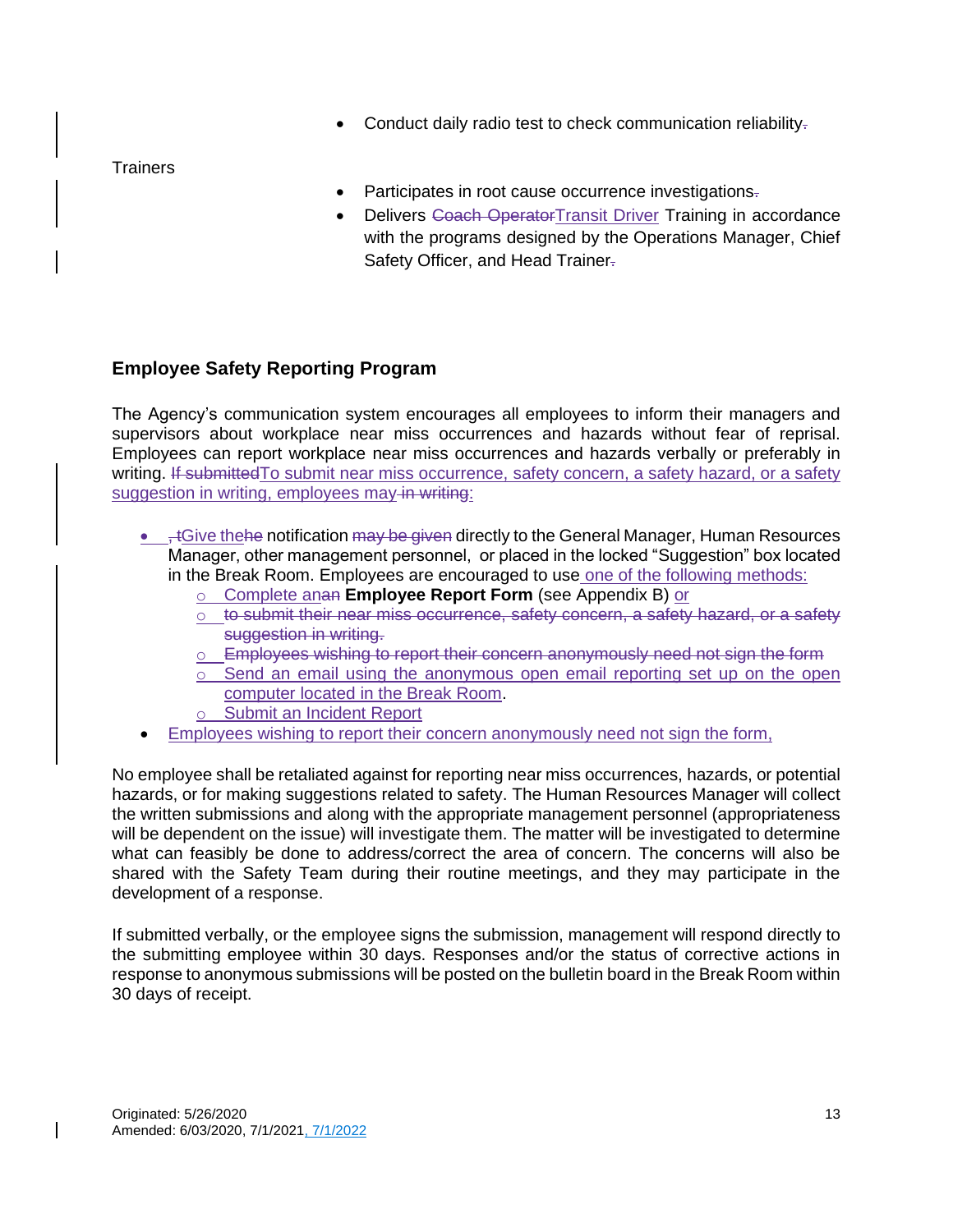# <span id="page-14-0"></span>**Safety Risk Management**

#### <span id="page-14-1"></span>**Safety Risk Management Process**

The Safety Risk Management process will utilize hazard identification, hazard assessment, and hazard mitigation methods and processes to ensure an awareness of hazards and the implementation of steps to eliminate and/or control the hazards.

**Safety Hazard Identification:** The following are the methods and processes the Agency will use to identify hazards and consequences of the hazards.

Inspections are conducted and are an important source of information about hazards. Results from these inspections also help us identify areas where mitigations designed and adopted to manage safety risks are not being carried out as required. Inspections include personnel, vehicles, facilities, and data that identify potential safety concerns or issues. Inspections focus on:

- Rules compliance checks, which may identify:
	- o Non-compliance with safety rules
	- o Challenges in complying with safety rules, and
	- o Emerging practices
- Operations personnel fitness-for-duty checks, which may identify:
	- o Impairment
	- o Fatigue
	- o Absence of corrective lenses
	- o Apparent injuries, and
	- o Uniform or equipment issues
- Radio or digital communication checks, which may identify radio failures, dead spots, and areas of high interference.
- CDL and driver citations checks, which may identify driver non-compliance with driving regulations and requirements.
- Pre-trip and Post-trip inspections, which may identify non-compliant and hazardous conditions prior to instances of a bus beginning revenue service, and post-trip inspections to identify non-compliant or hazardous conditions that may have developed during the course of service-after failing a pre-trip inspection.
- Vehicle inspection, which may identify a series of defects in components and part with the potential to impact the safety performance of the vehicle.
- Facilities inspections, which may identify conditions with the potential to impact safety.

Inspections conducted include:

• Facilities Inspections – Routine facilities inspections will be conducted by the Director of Maintenance with the assistance of the Chief Safety Officer to identify hazardous conditions of the facilities and hazardous behaviors of the employees.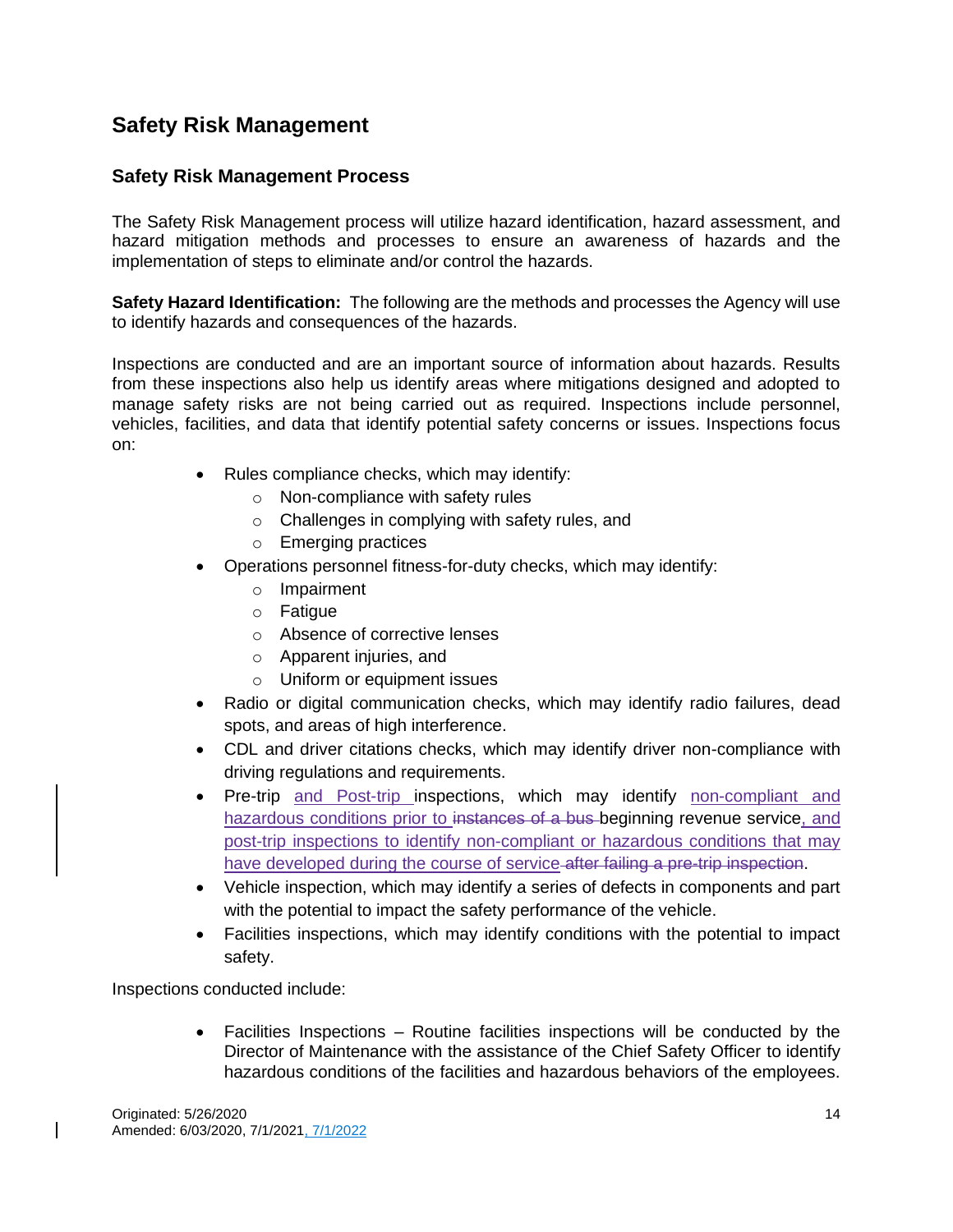The inspections will be documented in writing and reported to the Agency's Safety Team.

- Bus Stop Inspections Bus stops will be inspected at least annually to identif when issues,  $\frac{1}{2}$  unsafe conditions and ADA compliance issues are reported. The inspection will be documented in writing. The Operation Manager will ensure the inspections are completed, and the reports transmitted to the General Manager.
- Pre-Trip and Post-Trip Vehicle Inspections Pre-Operation vehicle inspections are conducted for every Agency revenue vehicle prior to its operation. The pre-trip and post-trip inspections are collected by the Director of Maintenance and items needing correction tracked in the RTA program.
- Routine Preventative Maintenance Vehicle Inspections Routine preventative maintenance vehicle inspections are conducted in accordance with the vehicle manufacturer's instructions. The inspections are documented and tracked in the RTA program.

Other hazard identification methods include:

- Results of the TAM Assets Condition Assessments The results of the Transit Asset Management program's asset condition assessments will be monitored by the General Manager and will be reported to the PTASP Committee.
- Employee Observations The Agency's Employee Safety Reporting Program is utilized to engage employees in hazard identification and reporting.
- Federal Transit Authority (FTA) Notices and Announcements FTA notices and announcements are monitored by the Chief Safety Officer and Human Resources Manager to ensure the Agency is kept apprised of changes to FTA rulings, alerts, and resources.
- Transit Industry Publications A variety of transit industry publications organizations are monitored by all members of the Agency's PTASP Committee to ensure the Committee is kept apprised of changes, resources and identified hazards within the transit industry.
- Driver Evaluations Driver evaluations are conducted semi-annually by the Driver-Transit Trainer and other trainers as assigned by the Operations Manager to identify behaviors and corrective action plans.
- State-Wide Incident Tracking Reports from California Highway Patrol (CHP) The Agency will periodically utilize the CHP State- Wide Incident Tracking Reports to identify hazardous areas of routes and to use data to influence corrective actions on the part of the authorized authority.
- Customer Complaints Customer complaints will be logged and tracked to identify hazardous occurrences and trends. The Chief Safety Officer will conduct an annual analysis of the data to identify customer complaint trends.
- Near Miss Reports Employees will be encouraged to report near miss incidents utilizing the Employee Safety Reporting Program described earlier in this document. These incidents will be investigated to identify the root causes.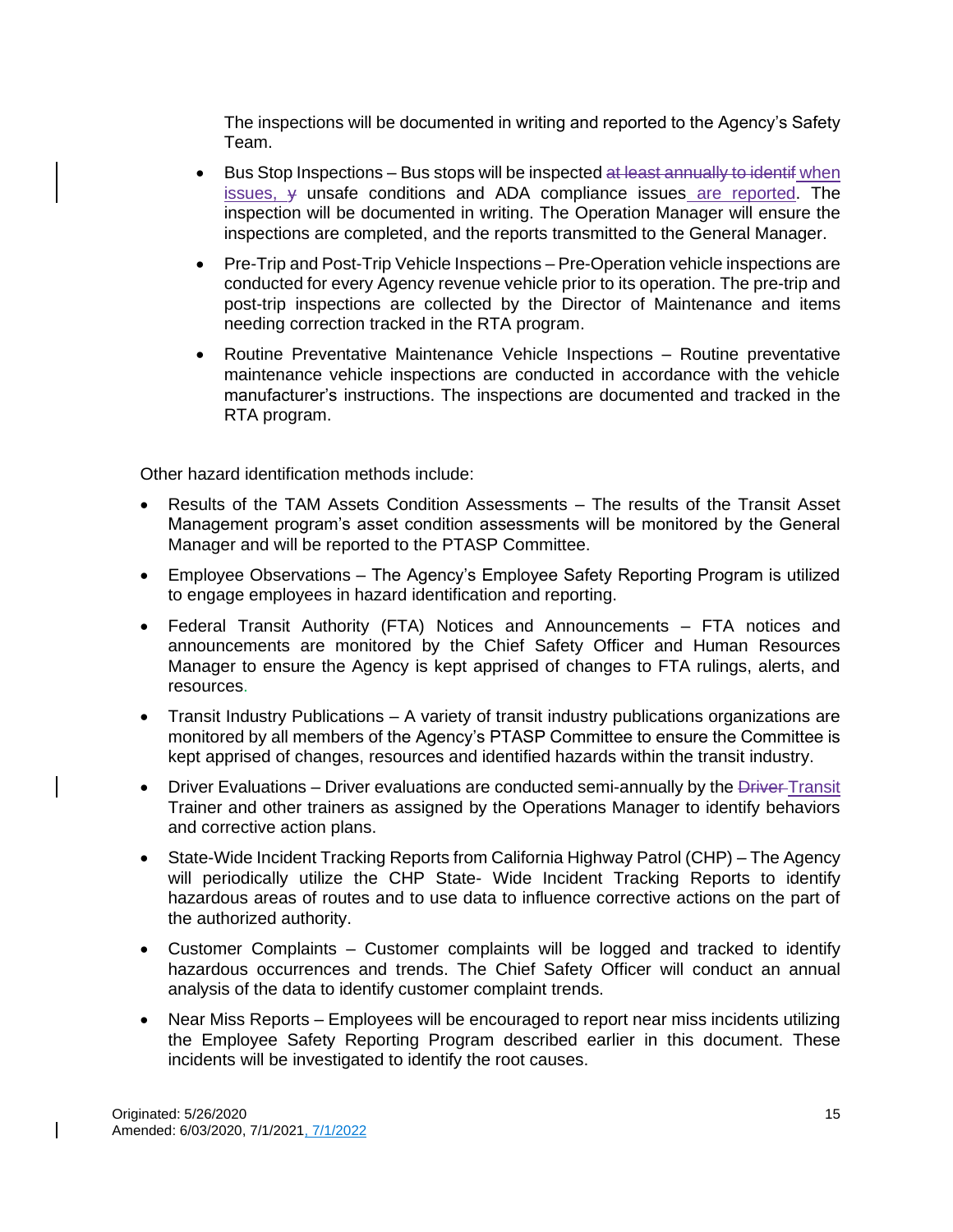- Cost Trends of In-House Repairs In-house repair costs will be tracked in the fleet management software and will be monitored by the PTASP Committee to identify trends that, if corrected, could reduce the probability of loss.
- Workers' Compensation Third Party Administrator's Reports The Human Resources Manager will monitor the monthly reports from the Agency's Workers' Compensation third party administrator to identify loss trends.
- Liaiblity Liability Claims Third Party Administrator's Reports The Chief Safety Officer and the Finance Manager will monitor the monthly reports from the Agency's LiaiblityLiability third party administrator to identify loss trends.
- Cal-OSHA lost and restricted days reported on the Cal-OSHA 300 The Human Resources Manager will maintain and monitor the required Cal-OSHA 300 logs, and report injury/illness trends to the PTASP Committee.
- *Safety Risk Assessment:* As safety concerns, hazards, and losses become known via the Agency's hazard identification and claims information systems, as previously noted, the Agency will track them using the FTA Hazard Assessment Toolmeeting notes and Excel spreadsheets. The Chief Safety Officer will enter the initial information on the hazard identification worksheet, and then the PTASP Committee will work together to identify current mitigation measure, assign a risk rating using the FTA Hazard Assessment Tool, and then investigate to identify any feasible actions that could further mitigate the risk of loss. The new mitigation measures will be recorded in the FTA Hazard Assessment Tool,the PTASP meeting notes, the appropriate management personnel will be assigned to implement the corrective and mitigation measures, and the PTASP committee will continue to monitor the effectiveness of the mitigation and corrective measures using the assurance measures described in this policy.
- *Safety Risk Mitigation (SRM):* The Chief Safety Officer is responsible for initiating root cause investigations for all losses that result in a lost day injury or an NTD reportable event. The PTASP Committee is responsible for initiating conducting a root cause investigation for those items listed on the Agency's Safety RiskHazard Assessment spreadsheitems identified using the Risk Matrix in Appendix Eet (Apendix E) that have received a rating of:
	- 1A, 1B, 1C, or 3A (Catastrophic events)
	- 2A, 2B, 2C, or 2D (Critical events)
	- 3A (Marginal events)

#### <span id="page-16-0"></span>**Safety Assurance**

#### <span id="page-16-1"></span>**Safety Performance Monitoring and Measurement**

The Agency monitors maintenance performance utilizing: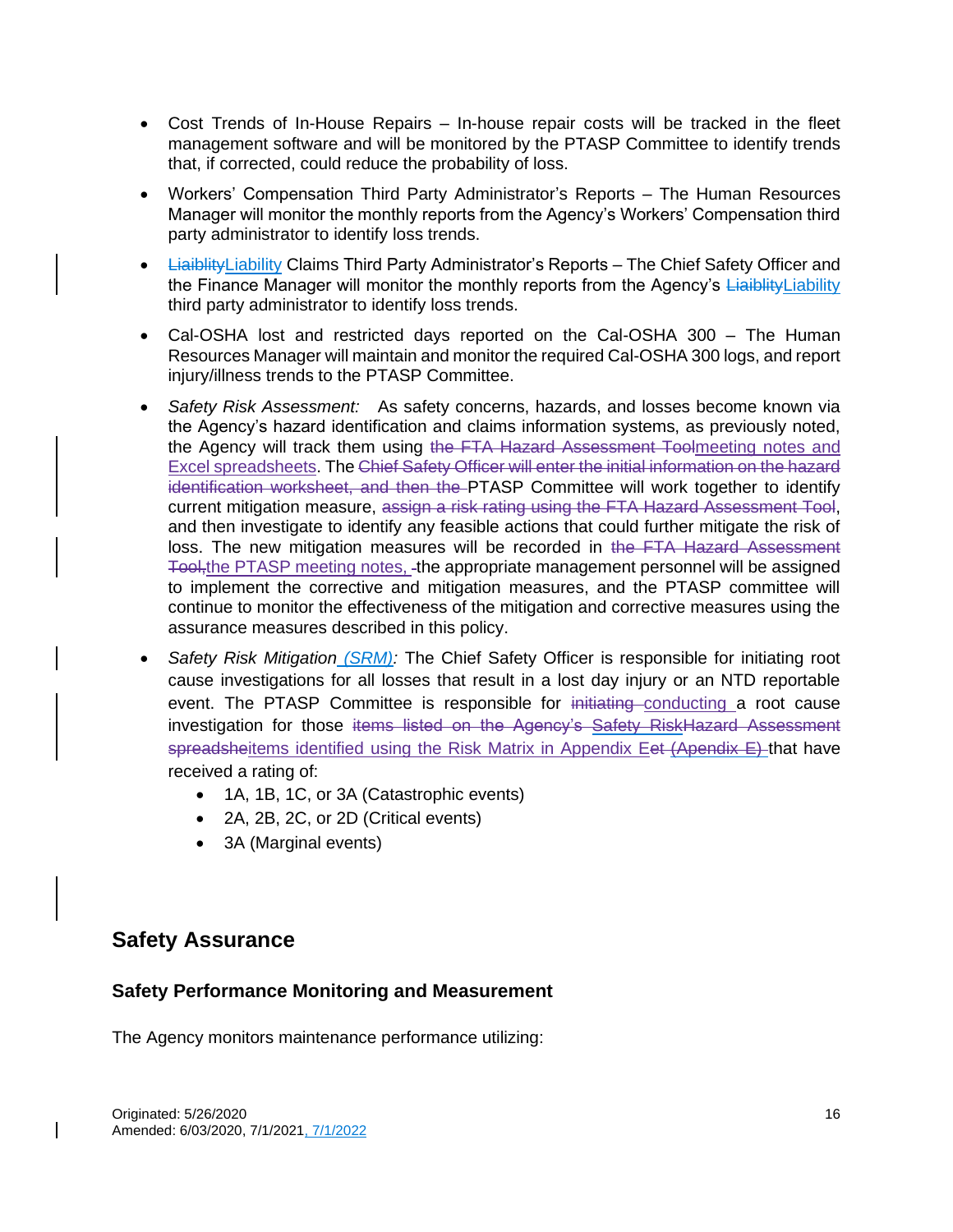• Fleet management software reports regarding the frequency of repairs and road calls, and the completion of annual inspections of critical equipment

The Agency will use a variety of lagging indicators to determine the completion, effectiveness and appropriateness of mitigation action, including, but not limited to: worker and liability loss trends, customer complaint trends, and establishing a formal system that requires an assessment of the effectiveness of corrective actions previously implemented; these will vary based on how the hazard corrected was identified and/or how the solution was determined.

The Agency has developed an investigation process that identifies when root causes investigations will be initiated and assigned the responsibility for initiating the root cause investigation to the Chief Safety Officer.

The IIPP has the Anonymous Employee reports, the Transit Asset Management program has reporting requirements, Cal-OSHA requires the maintenance of a 300 Log, there are monitoring, and reporting requirements specified in the SSPP. All these activities can be drawn from those documents and listed here.

The Agency will monitor information collected and reported through its:

- Anonymous employee reporting system as descried in its IIPP and this plan
- Transit Asset Management program reports
- Cal-OSHA 300 log
- Third Party Claims management reports
- SSPP inspection and reporting requirements

# <span id="page-17-0"></span>**Safety Promotion**

#### <span id="page-17-1"></span>**Competencies and Training**

The agency requires employees and contractors, including the Chief Safety Officer and the transit agency's Board of Directors, to complete training to be able to fulfill their safety-related roles and responsibilities. Initial training will be completed at hire/assignment, and refresher training will be provided when behaviors indicate a need, and/or there are changes to the PTASP, operations, procedures, organizational structure, and when new hazards are identified, and mitigation measures are developed.

#### <span id="page-17-2"></span>**Safety Communication**

The Agency will use the following methods of communication include:

- Safety Meetings
- Safety Training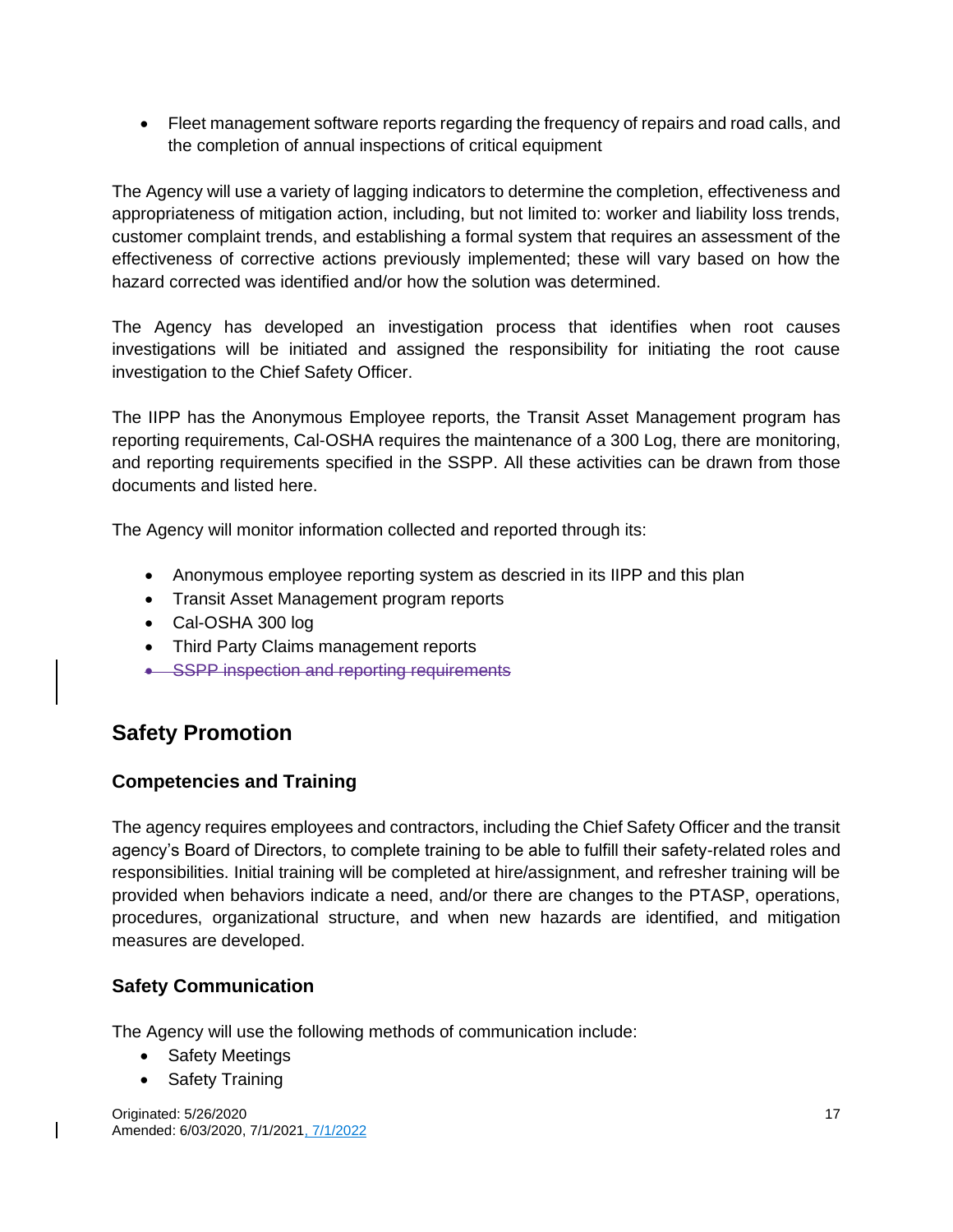- Safety Bulletin Boards
- Safety and/or Company Newsletters
- Posters
- Pre-Shift Notifications
- Bulletins and information flyers posted in the: buses, Bus Shelters, and Transit Centers
- Weekly Managers Meetings with the General Manager
- Annual reports to the Board of Directors-

#### <span id="page-18-0"></span>**General Communications**

All managers and supervisors are responsible for communicating with all employees about occupational safety and health in a form readily understandable by all employees. Our communication system includes:

- New employee orientation including a discussion of the IIPP and other safety and health policies and procedures
- Safety training programs
- Regularly scheduled safety meetings
- Posted or distributed safety information
- A Safety Team that includes employee participation from each department

#### <span id="page-18-1"></span>**Safety Team (Committee)**

The transit system's Safety Team consists of the General Manager, Safety & ADA Coordinator, Human Resources Manager, Director of Maintenance, Operations Manager, Driver-Transit Trainer, Transit Planner, one or more Maintenance Workers, one or more Bus-Transit DriversOperators, an Administration Assistant and a Union representative.

The Safety Team will meet routinely, but no less than quarterly to address safety and health issues, including but not limited to:

- Employee Injuries and Illnesses Review Human Resources Manager
- Liability Loss Accidents and Incidents Review Operations Manager
- Safety Inspection Reports Review Director of Maintenance
- Employee Safety and Health Concerns (Comment Cards) Human Resources Manager
- Safety Training Needs
	- o Safety and Health Safety and ADA Coordinator and Operations Manager
	- o VTT Compliance Operations Manager
- Safety and Health Policies and Procedures Review All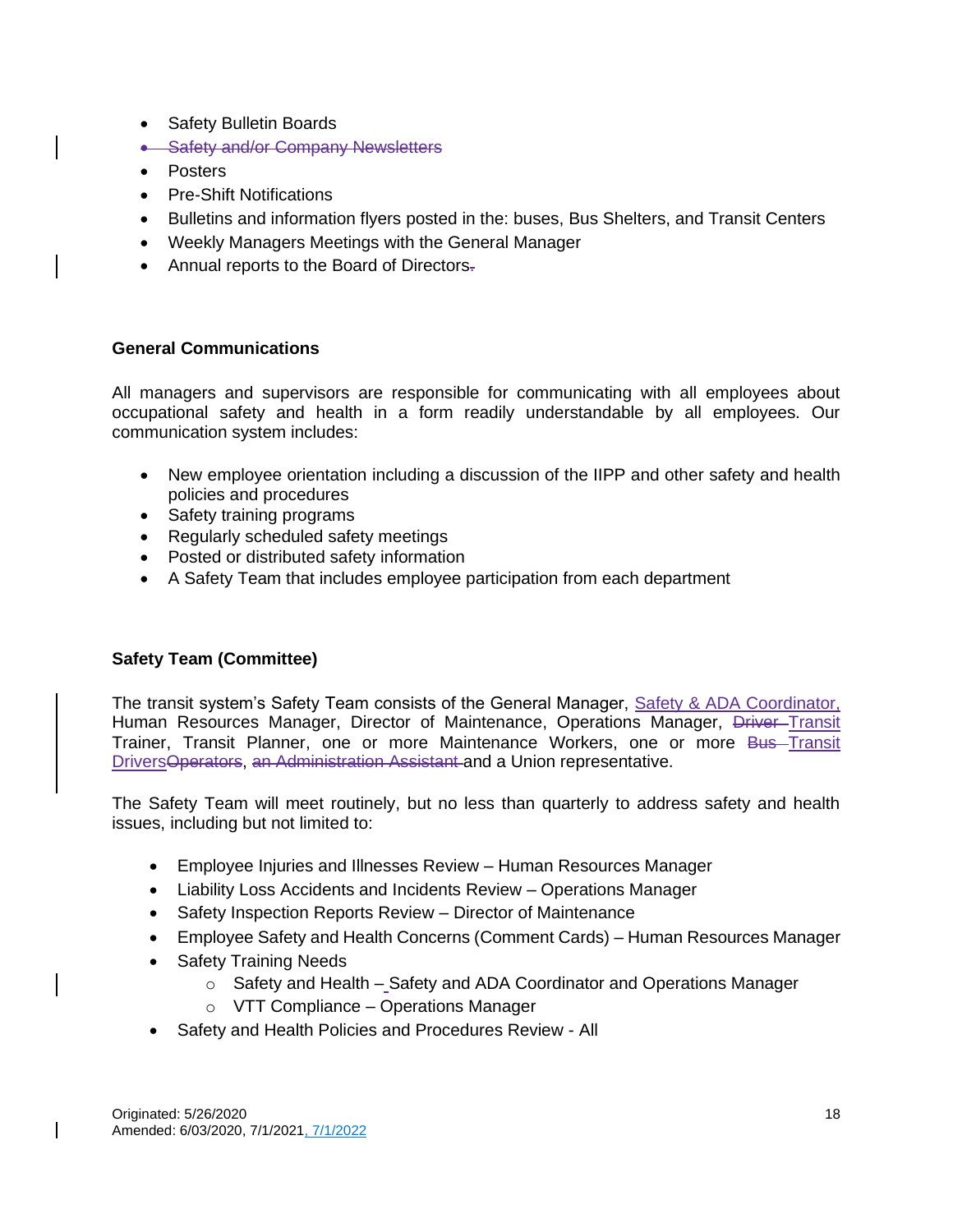Minutes of the meetings will be maintained, distributed to the Safety Team members, and posted in the Break RoomSafety Bulletin Board in the hallway.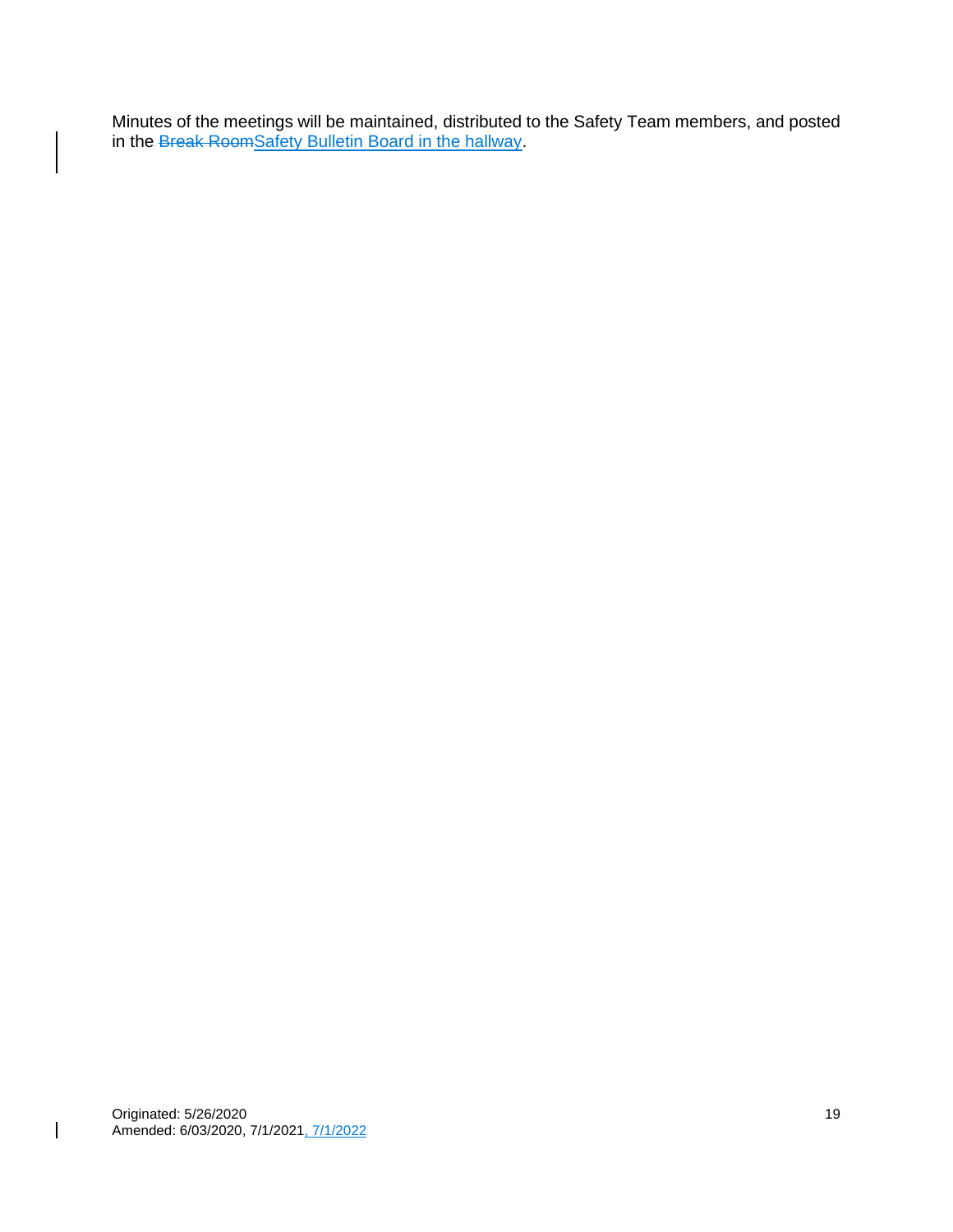# <span id="page-20-0"></span>**Appendices**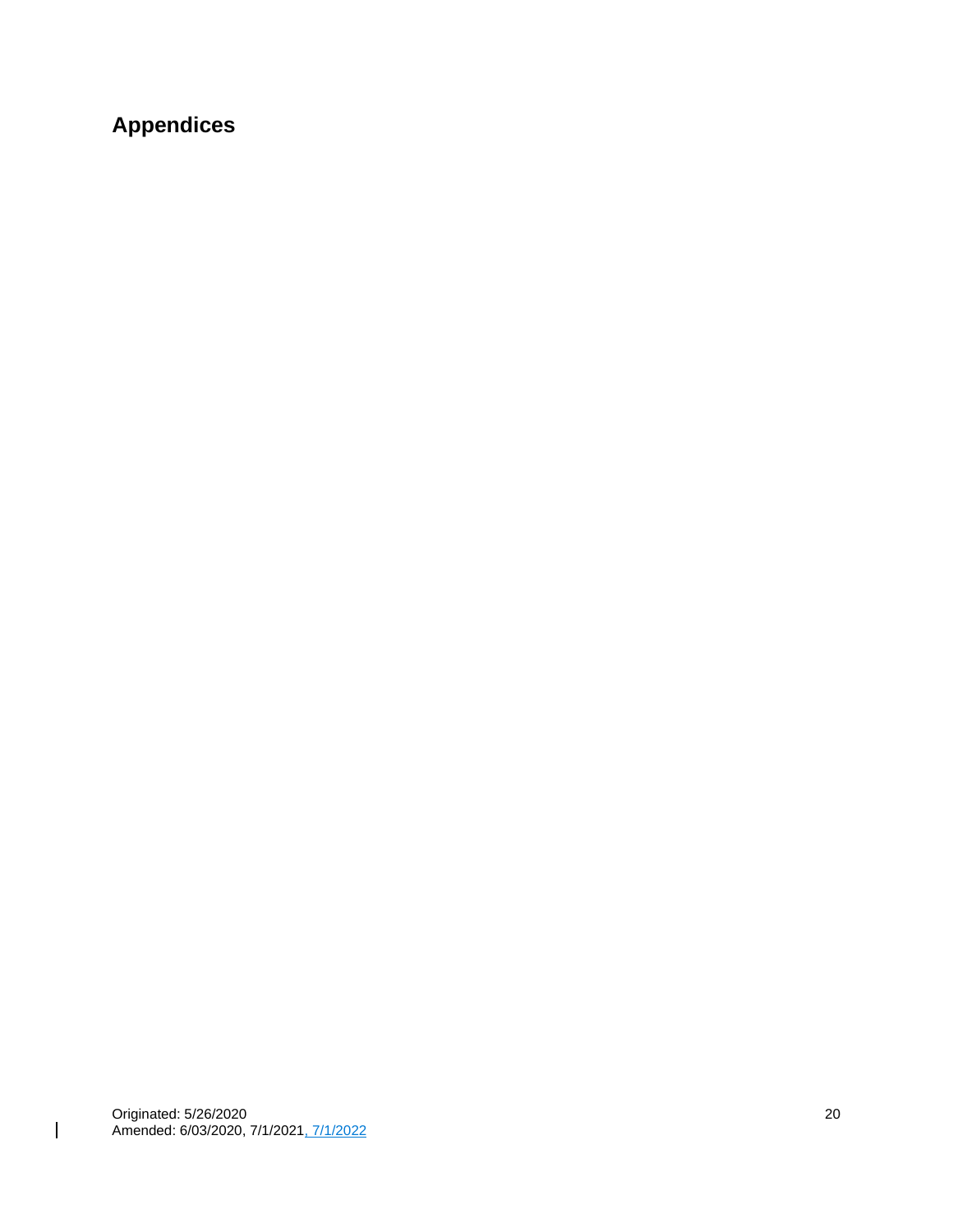#### <span id="page-21-0"></span>**Appendix A – Resolution to Re-Certify and Approve the HTA PTASP**

#### **RESOLUTION NO. 21-06,**

#### **APPROVING THE PUBLIC TRANSPORTATION AGENCY SAFETY PLAN (PTASP) FOR THE HUMBOLDT TRANSIT AUTHORITY**

WHEREAS, the Humboldt Transit Authority directly operates, oversees safe, friendly, and reliable public transportation in the County of Humboldt; and

WHEREAS, the Redwood and Eureka Transit and are local fixed-route and Willow Creek and Southern Humboldt are intercity systems operated by the Humboldt Transit Authority. The local paratransit public transportation service is operated through a subcontractor by CAE Transport Inc.; and

WHEREAS, the Public Transportation Agency Safety Plan formalizes safety programs and procedures in place at the Humboldt Transit Authority and improves the safety risk management, safety assurance, and safety oversight processes; and

WHEREAS, the safe operation of public transportation for Humboldt Transit Authority is the top priority of the Authority and the Governing Board.

NOW, THEREFORE, BE IT RESOLVED that the Governing Board of the Humboldt Transit Authority does hereby approve and accept the agency's Public Transportation Agency Safety Plan.

PASSED AND ADOPTED by the Governing Board of the Humboldt Transit Authority on this 7th day of July, 2021, by the following vote:

 $AYES$ 

NOES:

ABSENT:

Name: Title:

Signature: \_\_\_\_\_\_\_\_\_\_\_\_\_\_\_\_\_\_\_\_\_\_\_\_\_\_\_\_\_\_\_ Date: \_\_\_\_\_\_\_\_\_\_\_\_\_\_\_\_\_\_\_\_\_\_\_\_\_\_\_\_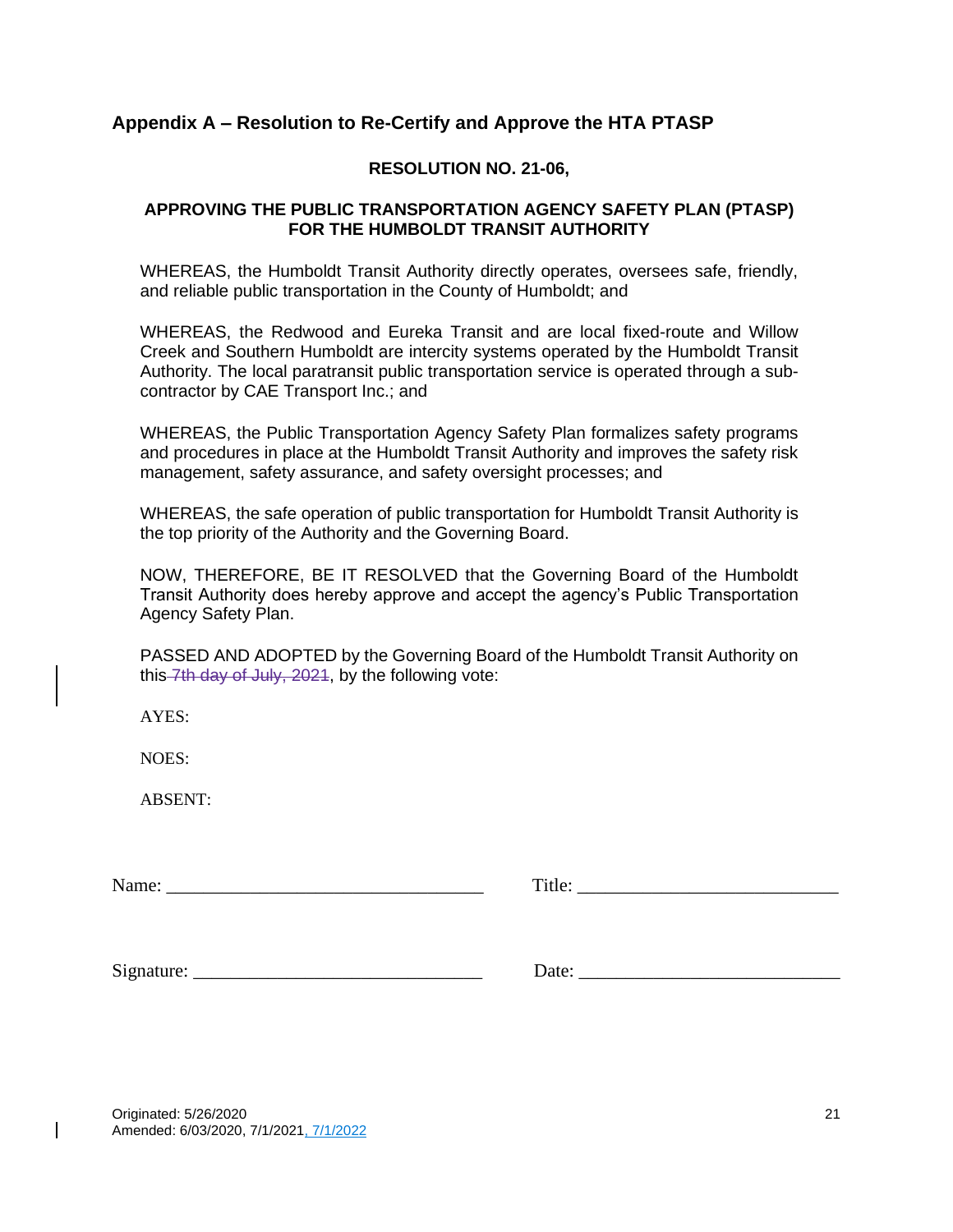# <span id="page-22-0"></span>**Appendix B – Humboldt Transit Agency – Employee Hazardous/Unsafe Condition Report**

Person conducting inspection/making the observation: \_\_\_\_\_\_\_\_\_\_\_\_\_\_\_\_\_\_\_\_\_\_\_\_\_\_\_

Date:  $\Box$ 

Area(s) inspected/ of concern:

Were any unsafe conditions or work practices identified?  $\Box$  Yes  $\Box$  No

If yes, please describe:

Employee's Recommendations:

What action(s) have been taken to correct the unsafe conditions or work practices identified?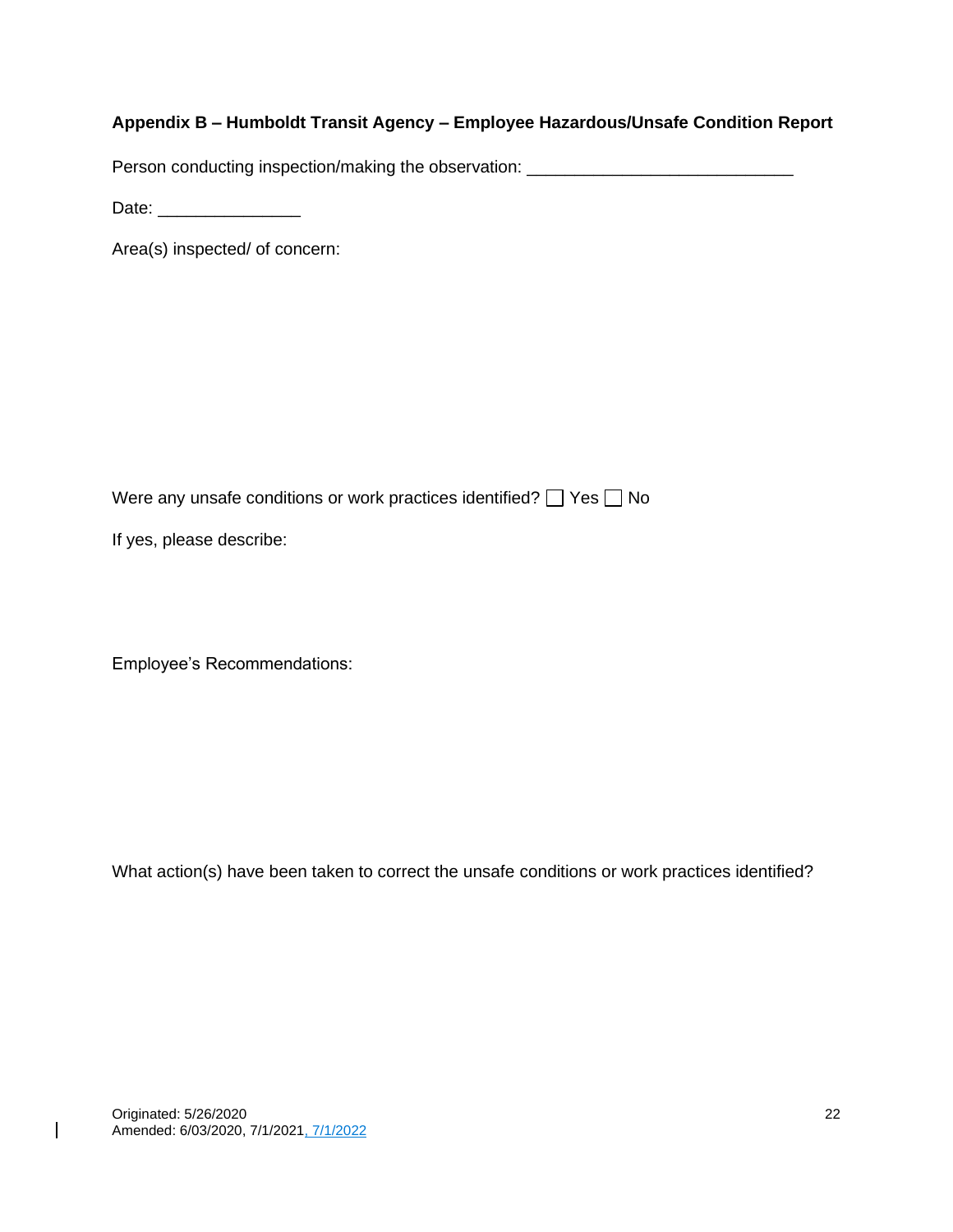#### <span id="page-23-0"></span>**Appendix C – Glossary of Terms**

| <b>Term</b>                                 | <b>Definition</b>                                                                                                                                                                                                                                                                                                                                                                                                                                                                                                                                                                                                                                                                                         |  |  |  |
|---------------------------------------------|-----------------------------------------------------------------------------------------------------------------------------------------------------------------------------------------------------------------------------------------------------------------------------------------------------------------------------------------------------------------------------------------------------------------------------------------------------------------------------------------------------------------------------------------------------------------------------------------------------------------------------------------------------------------------------------------------------------|--|--|--|
| Accident                                    | Accident means an Event that involves any of the following: a loss of life; a<br>report of a serious injury to a person; a collision of public transportation<br>vehicles; a runaway train; an evacuation for life safety reasons; or any<br>derailment of a rail transit vehicle, at any location, at any time, whatever the<br>cause. (per § 673.5)                                                                                                                                                                                                                                                                                                                                                     |  |  |  |
| Accountable<br><b>Executive</b>             | § 673.5 Definitions - Accountable Executive means a single, identifiable<br>person who has ultimate responsibility for carrying out the Public<br>Transportation Agency Safety Plan of a public transportation agency;<br>responsibility for carrying out the agency's Transit Asset Management Plan;<br>and control or direction over the human and capital resources needed to<br>develop and maintain both the agency's Public Transportation Agency<br>Safety Plan, in accordance with 49 U.S.C. § 5329(d), and the agency's<br>Transit Asset Management Plan in accordance with 49 U.S.C. § 5326.                                                                                                    |  |  |  |
|                                             | § 673.23(d)(1) - The transit agency must identify an Accountable Executive.<br>The Accountable Executive is accountable for ensuring that the agency's<br>effectively implemented throughout the agency's public<br>SMS<br>is<br>transportation system. The Accountable Executive is accountable for<br>ensuring action is taken, as necessary, to address substandard<br>performance in the agency's SMS. The Accountable Executive may<br>delegate specific responsibilities, but the ultimate accountability for the<br>transit agency's safety performance cannot be delegated and always rests<br>with the Accountable Executive.                                                                    |  |  |  |
| Chief<br>Safety<br>Officer/SMS<br>Executive | § 673.31 Definitions - Chief Safety Officer means an adequately trained<br>individual who has responsibility for safety and reports directly to a transit<br>agency's chief executive officer, general manager, president, or equivalent<br>officer. A Chief Safety Officer may not serve in other operational or<br>maintenance capacities, unless the Chief Safety Officer is employed by a<br>transit agency that is a small public transportation provider as defined in this<br>part, or a public transportation provider that does not operate a rail fixed<br>guideway public transportation system.<br>Safety Management System (SMS) Executive means a Chief Safety Officer<br>or an equivalent. |  |  |  |
|                                             | § 673.23(d)(2) – The Accountable Executive must designate a Chief Safety<br>Officer or SMS Executive who has the authority and responsibility for day-<br>to-day implementation and operation of an agency's SMS. The Chief Safety<br>Officer or SMS Executive must hold a direct line of reporting to the<br>Accountable Executive. A transit agency may allow the Accountable<br>Executive to also serve as the Chief Safety Officer or SMS Executive.                                                                                                                                                                                                                                                  |  |  |  |
| Consequence                                 | Consequences are outcomes or what those conditions can cause. Transit agencies<br>should assess the likelihood and severity of the consequences of a hazard, not of<br>the hazard itself (per $\S$ 673.5)                                                                                                                                                                                                                                                                                                                                                                                                                                                                                                 |  |  |  |

 $\begin{array}{c} \hline \end{array}$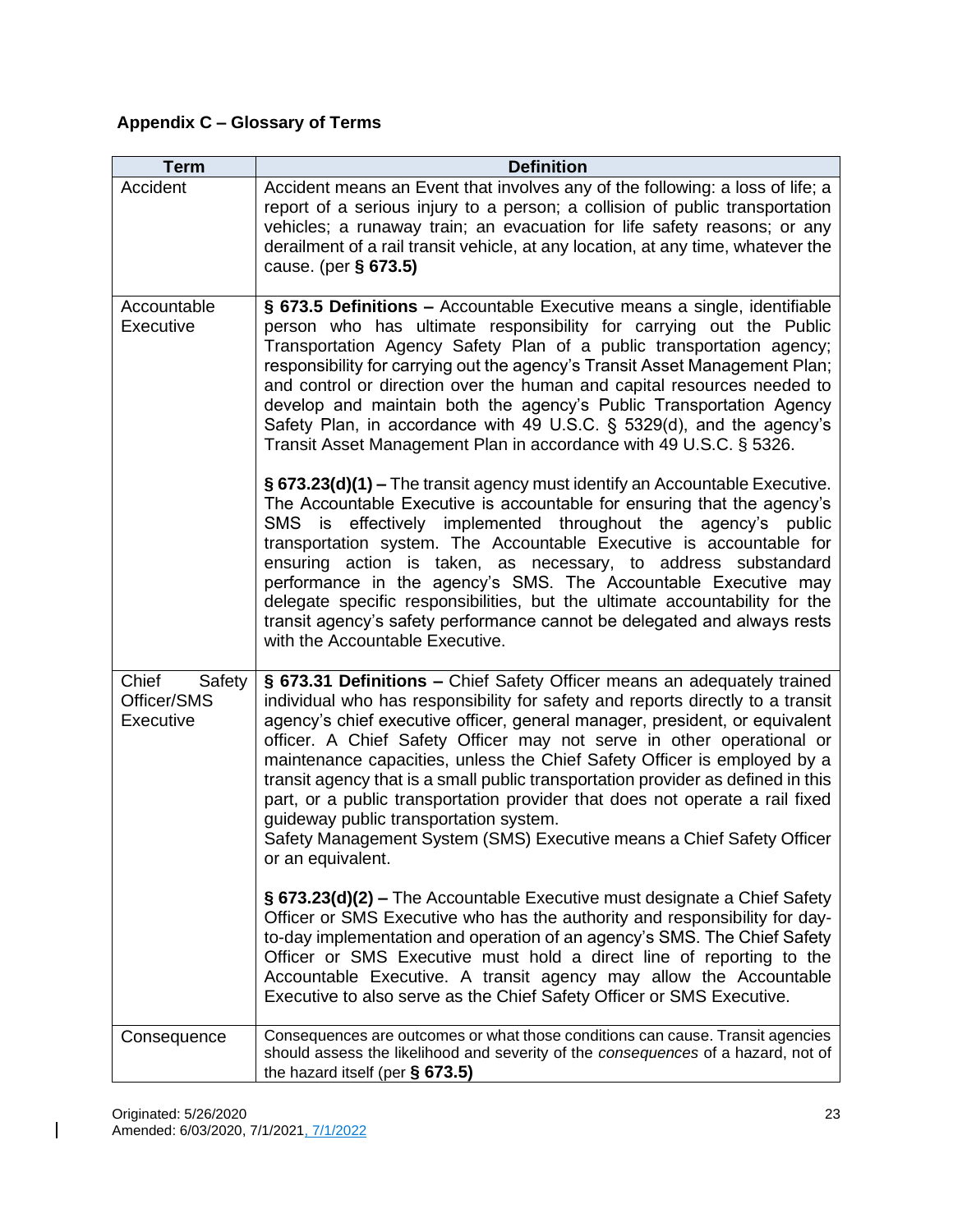| <b>Term</b>                     | <b>Definition</b>                                                                                                                                                                                                                                                                                                                                                                                                                                                                                       |  |  |  |
|---------------------------------|---------------------------------------------------------------------------------------------------------------------------------------------------------------------------------------------------------------------------------------------------------------------------------------------------------------------------------------------------------------------------------------------------------------------------------------------------------------------------------------------------------|--|--|--|
| Event                           | Event means any Accident, Incident, or Occurrence. (per § 673.5)                                                                                                                                                                                                                                                                                                                                                                                                                                        |  |  |  |
| Hazard                          | Hazard means any real or potential condition that can cause injury, illness,<br>or death; damage to or loss of the facilities, equipment, rolling stock, or<br>infrastructure of a public transportation system; or damage to the<br>environment. Hazards are conditions. (per § 673.5)                                                                                                                                                                                                                 |  |  |  |
| Incident                        | Incident means an Event that involves any of the following: A personal injury<br>that is not a serious injury; one or more injuries requiring medical transport;<br>or damage to facilities, equipment, rolling stock, or infrastructure that<br>disrupts the operations of a transit agency. (per $\S$ 673.5)                                                                                                                                                                                          |  |  |  |
| Occurrence                      | Occurrence means an Event without any personal injury in which any<br>damage to facilities, equipment, rolling stock, or infrastructure does not<br>disrupt the operations of a transit agency. (per $\S$ 673.5)                                                                                                                                                                                                                                                                                        |  |  |  |
| Performance<br>Target           | Performance target means a quantifiable level of performance or condition,<br>expressed as a value for the measure, to be achieved within a time period<br>required by the Federal Transit Administration (FTA). (per § 673.5)                                                                                                                                                                                                                                                                          |  |  |  |
| <b>Safety Event</b>             | Reportable derailments, collisions, fires, and evacuations.                                                                                                                                                                                                                                                                                                                                                                                                                                             |  |  |  |
| Safety<br>Performance<br>Target | Safety performance target means a Performance Target related to safety<br>management activities. (per § 673.5)                                                                                                                                                                                                                                                                                                                                                                                          |  |  |  |
| Serious Injury                  | Serious injury means any injury which: (1) Requires hospitalization for more<br>than 48 hours, commencing within 7 days from the date the injury was<br>received; (2) Results in a fracture of any bone (except simple fractures of<br>fingers, toes, or noses); (3) Causes severe hemorrhages, nerve, muscle, or<br>tendon damage; (4) Involves any internal organ; or (5) Involves second- or<br>third-degree burns, or any burns affecting more than 5 percent of the body<br>surface. (per § 673.5) |  |  |  |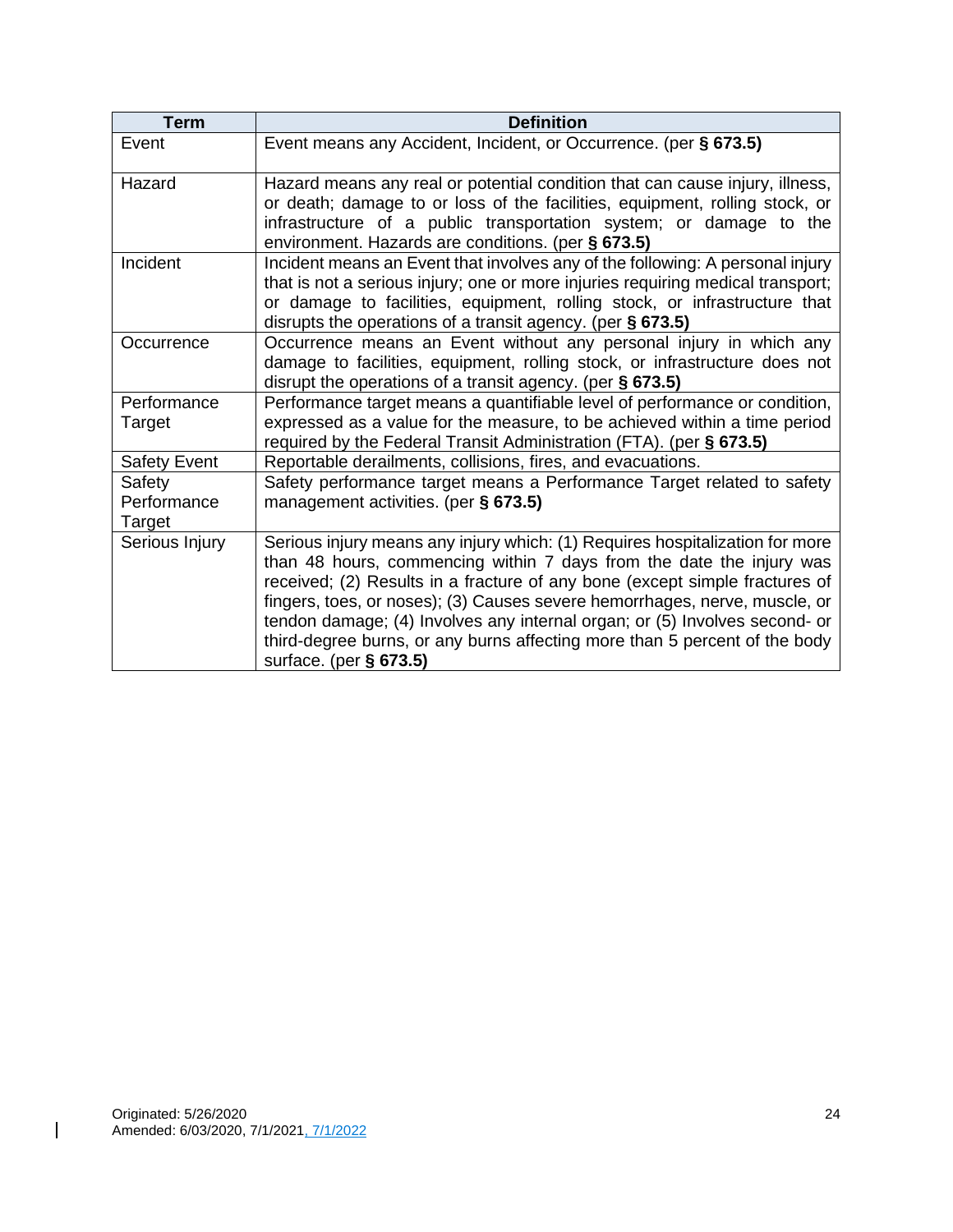#### <span id="page-25-0"></span>**Appendix D – 2020 NTD Safety & Security Quick Reference Guide – Non-Rail Mode Reporting**

Reportable Event: A safety or security event occurring: on transit right-of-way or infrastructure, at a transit revenue facility, at a maintenance facility or rail yard, during a transit-related maintenance activity, or involving a transit revenue vehicle. Excluded from this event reporting requirement are events that occur off transit property where affected persons, vehicles, or objects come to rest on transit property after the event, OSHA events in administrative buildings, deaths that are a result of illness or other natural causes, other events (assault, robbery, non-transit vehicle collisions, etc.) occurring at bus stops or shelters that are not on transit-controlled property, collisions that occur while travelling to or from a transit-related maintenance activity, collisions involving a supervisor car, or other transit service vehicle operating on public roads.

Alaska (AR) and Commuter rail (CR) modes report only SECURITY events that meet a Major event threshold.

| <b>S&amp;S-40 Major Event Report</b>                                                                                                                                                                                                                                                                                                                                                                                                                                                                                                                                                                                                  | <b>S&amp;S-50 Non-Major Monthly Summary</b>                                                                                                                                                                                                                                                                                                                                                                                                                                                                                                                                                                                                     |  |
|---------------------------------------------------------------------------------------------------------------------------------------------------------------------------------------------------------------------------------------------------------------------------------------------------------------------------------------------------------------------------------------------------------------------------------------------------------------------------------------------------------------------------------------------------------------------------------------------------------------------------------------|-------------------------------------------------------------------------------------------------------------------------------------------------------------------------------------------------------------------------------------------------------------------------------------------------------------------------------------------------------------------------------------------------------------------------------------------------------------------------------------------------------------------------------------------------------------------------------------------------------------------------------------------------|--|
| <b>MAJOR THRESHOLDS</b>                                                                                                                                                                                                                                                                                                                                                                                                                                                                                                                                                                                                               | <b>NON-MAJOR THRESHOLDS</b>                                                                                                                                                                                                                                                                                                                                                                                                                                                                                                                                                                                                                     |  |
| An event meeting the reportable event definition<br>AND meeting<br>one or more of the following reporting thresholds:<br>• A fatality confirmed within 30 days (including<br>suicide)<br>• An injury requiring transport away from<br>the scene for medical attention for one<br>or more persons (partial exception in<br>the case of Other Safety Events)<br>• Estimated property damage equal to or<br>exceeding \$25,000<br>• An evacuation for life safety reasons<br>• Collisions involving transit roadway revenue<br>vehicles that require towing away of a<br>transit roadway vehicle or other non-transit<br>roadway vehicle | Less severe Other Safety Occurrence Not<br>Otherwise Classified (OSONOC) injuries meeting<br>the reportable event definition that are NOT a<br>result of a collision, evacuation, security event,<br>hazmat spill, or Act of God, and non-major fires.<br>Other Safety Occurrence Not Otherwise Classified<br>(OSONOC):<br>• Single injury event requiring transport<br>away from the scene for medical<br>attention (do not report "minor"<br>collisions on S&S-50)<br>Fires:<br>. Requiring suppression that do not meet a<br>major incident reporting threshold injury,<br>fatality, evacuation, or property damage of<br>\$25,000 or more). |  |
| Reports are due within 30 days of the date<br>of the event.                                                                                                                                                                                                                                                                                                                                                                                                                                                                                                                                                                           | Reports due by the end of the following<br>month (e.g., January data due by end of<br>February)                                                                                                                                                                                                                                                                                                                                                                                                                                                                                                                                                 |  |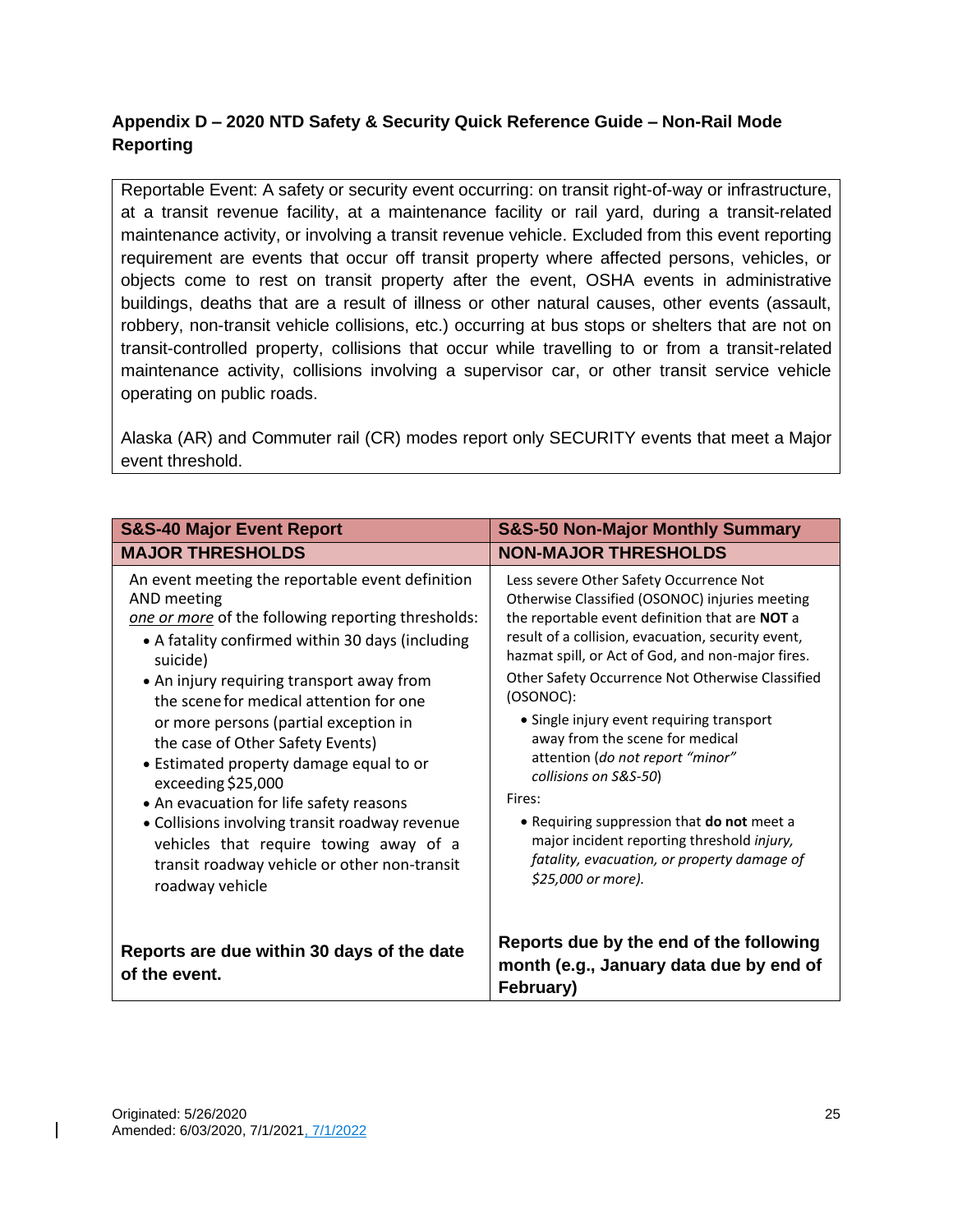| <b>S&amp;S-40 Major Event Report</b>                                                                                                                                                                                                                                                                                                                                                                                                                                                                                                                                                                                                                                                                                                                                                                                                                                 | <b>S&amp;S-50 Non-Major Monthly Summary</b>                                                                                                                                                                                                                                                                                                                                                                                                                                                                                                                                                                        |
|----------------------------------------------------------------------------------------------------------------------------------------------------------------------------------------------------------------------------------------------------------------------------------------------------------------------------------------------------------------------------------------------------------------------------------------------------------------------------------------------------------------------------------------------------------------------------------------------------------------------------------------------------------------------------------------------------------------------------------------------------------------------------------------------------------------------------------------------------------------------|--------------------------------------------------------------------------------------------------------------------------------------------------------------------------------------------------------------------------------------------------------------------------------------------------------------------------------------------------------------------------------------------------------------------------------------------------------------------------------------------------------------------------------------------------------------------------------------------------------------------|
| <b>EVENT TYPES</b>                                                                                                                                                                                                                                                                                                                                                                                                                                                                                                                                                                                                                                                                                                                                                                                                                                                   | <b>EVENT TYPES</b>                                                                                                                                                                                                                                                                                                                                                                                                                                                                                                                                                                                                 |
| • Collision (including suicide/attempted suicide)<br>$•$ Fire<br>• Hazardous material spill (requires specialized clean-<br>up)<br>• Acts of God (nature)<br>• System security:<br>o Arson<br>o Bomb threat/bombing<br>O Burglary / Vandalism<br>o Chemical/biological/radiological/nuclear release<br>o Cyber security event<br>o Hijacking<br>o Sabotage<br>o Suspicious package<br>o Other security event (shots fired, projectiles, etc.)<br>• Personal Security:<br>o Assault<br>o Homicide<br>o Suicide or Attempted Suicide (no<br>transit vehicle involved)<br>o Robbery<br>o Larceny/theft<br>o Motor vehicle theft<br>$\circ$ Rape<br>o Other personal security events (perpetrator<br>tazing)<br>• Other Safety Occurrences Not Otherwise<br>Classified (OSONOC) (two injuries and/or<br>another threshold)<br>Miscellaneous events that meet a threshold | Other Safety Occurrence Not Otherwise Classified<br>(OSONOC):<br>Injury due to:<br>• Slip/Trip<br>$\bullet$ Fall<br>$\circ$ Including person making contact with a<br>non-moving transit vehicle<br>· Injury to maintenance workers<br>• Boarding/alighting<br>• Abrupt or evasive transit vehicle maneuvers<br>• Mobility device (e.g. wheelchair) securement<br>issues<br>. Injury sustained on a mobility device lift<br>· Stairs/elevator/escalator injury<br>Fire:<br>• Requires suppression but no major threshold is<br>met<br>• Small fire on in transit station<br>• Small engine fire on transit vehicle |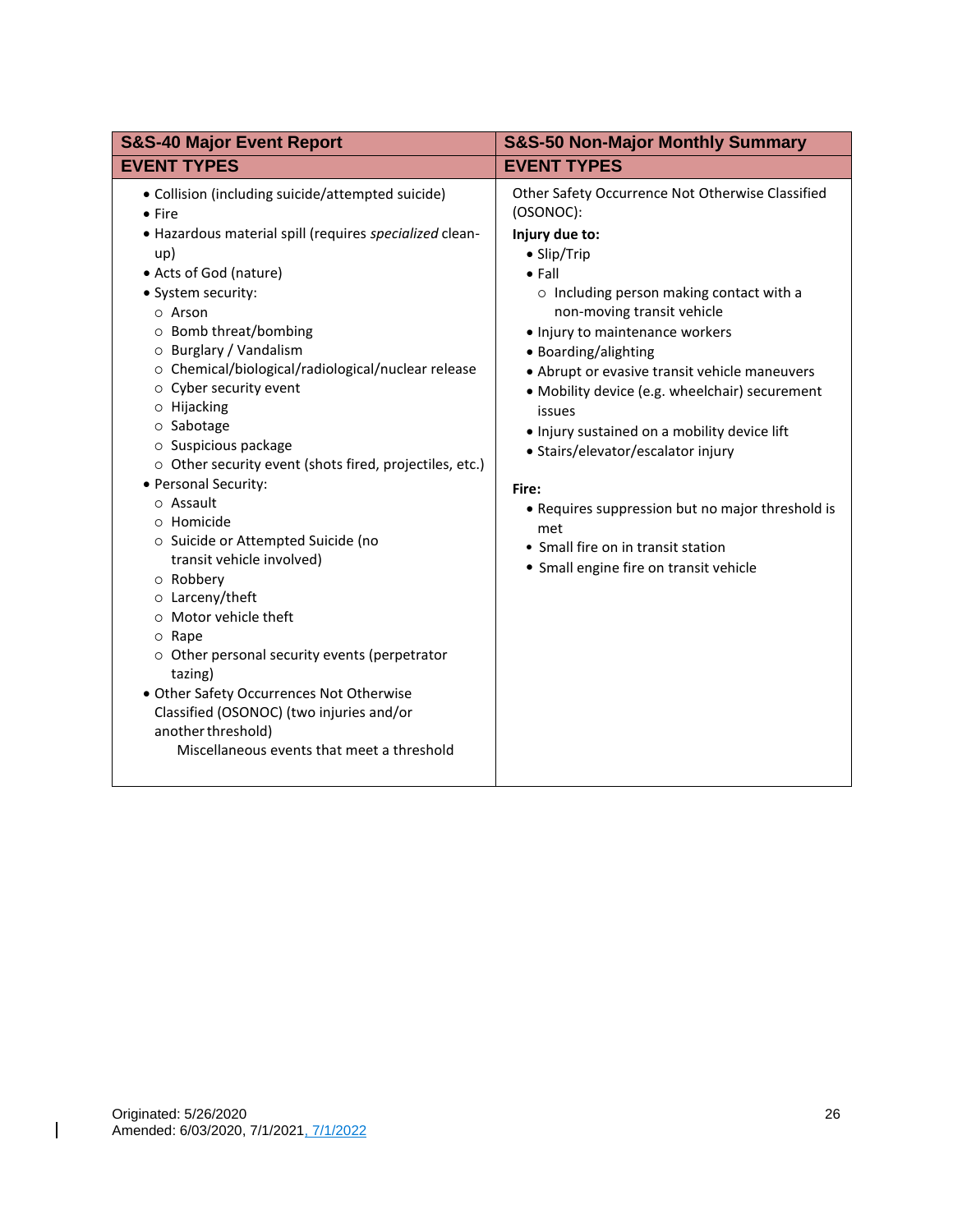#### <span id="page-27-0"></span>**Appendix E – Safety Risk Assessment Matrix**

| <b>RISK ASSESSMENT MATRIX</b>        |                            |                        |                        |                          |
|--------------------------------------|----------------------------|------------------------|------------------------|--------------------------|
| <b>SEVERITY</b><br><b>LIKELIHOOD</b> | <b>Catastrophic</b><br>(1) | <b>Critical</b><br>(2) | <b>Marginal</b><br>(3) | <b>Negligible</b><br>(4) |
| <b>Frequent (A)</b>                  | <b>High</b>                | <b>High</b>            | <b>High</b>            | <b>Medium</b>            |
| Probable (B)                         | <b>High</b>                | <b>High</b>            | <b>Medium</b>          | <b>Medium</b>            |
| <b>Occasional (C)</b>                | <b>High</b>                | <b>Medium</b>          | <b>Medium</b>          | Low                      |
| <b>Remote (D)</b>                    | <b>Medium</b>              | <b>Medium</b>          | Low                    | Low                      |
| Improbable (E)                       | <b>Medium</b>              | Low                    | Low                    | Low                      |

 $\begin{array}{c} \hline \end{array}$